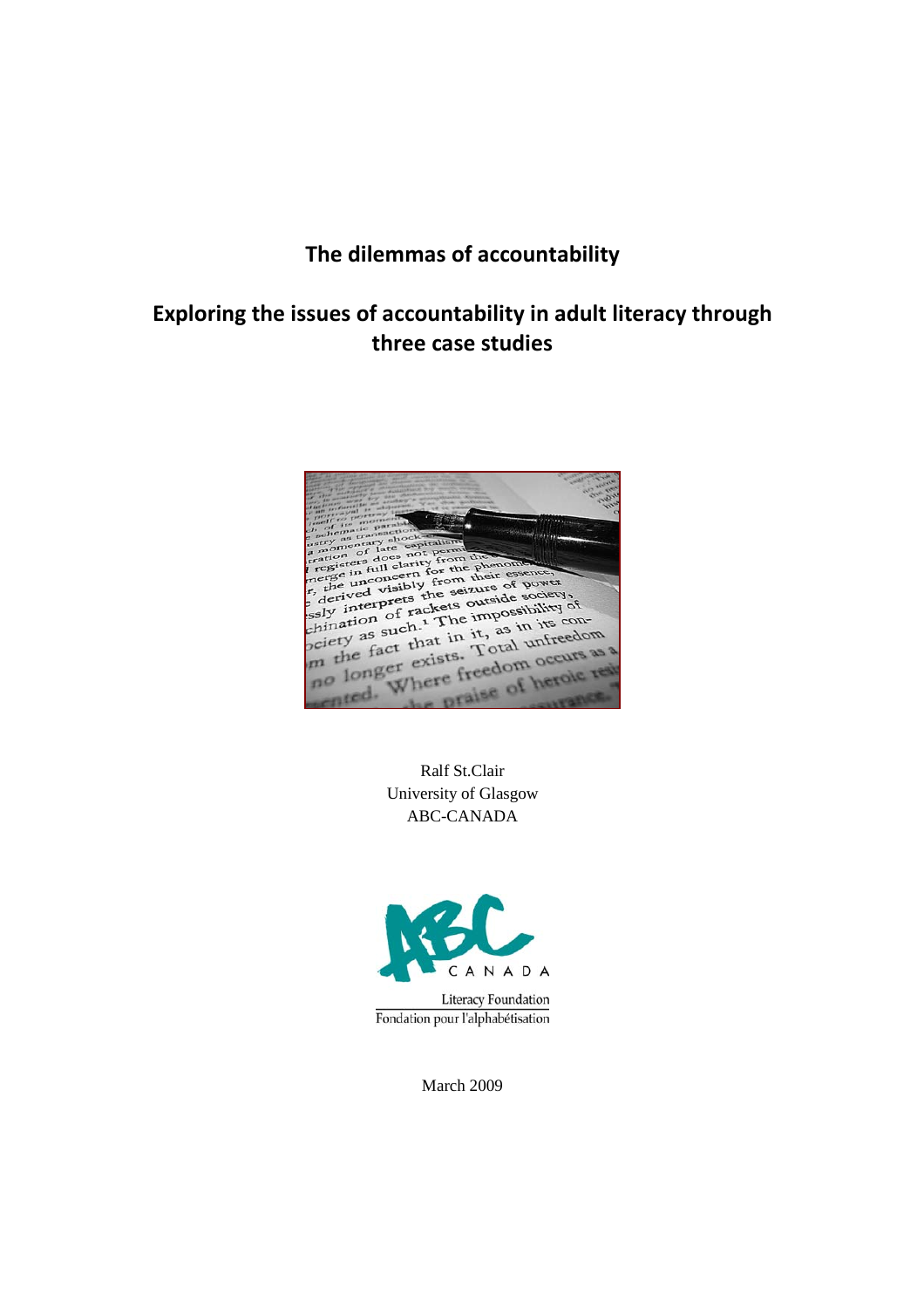# The Dilemmas of Accountability: Executive Summary

Ralf St.Clair, University of Glasgow and ABC-CANADA

This project was conducted in the Fall of 2008 and Spring of 2009, supported by a Knowledge Mobilization grant from the Adult Learning and Knowledge Network. The aim of this project was to compile what has been learned about building accountability systems in adult literacy in British Columbia, Ontario and Scotland. The findings are presented in three sections, dealing with systemic issues, how accountability mechanisms should be designed, and working with data. Wherever possible the findings reflect all three jurisdictions and focus on common concerns.

### Systemic issues

### The expected outcomes for adult literacy programs need to be laid out clearly.

Adult literacy education often has a huge number of expectations attached to it, such as engaging marginalized groups in education, providing language instruction to people who have moved beyond English as a Second Language, finding work for participants, or community development. While adult literacy programs may well be a gateway to many of these outcomes, they should not be held solely responsible for them.

### Lack of a systematic approach to accountability leaves adult literacy exposed.

Since the development of outcomes based management in the public sector, any program that lacks a clear rationale and a well developed logic model is in a vulnerable position. There is need for an accountability framework for literacy programs that represents the contributions of the field without setting up unrealistic expectations. Setting out an achievable set of goals and how programs can demonstrate that those goals have been achieved is essential.

### The wisdom, experience and values of the field cannot be overlooked.

Adult literacy educators tend to be committed people with strong values, and a profoundly optimistic sense of human potential. Any accountability system has to acknowledge the wisdom, experience and values which have built up within the field of adult literacy. At the early stages of creating accountability approaches it means involving practitioners and learners in the design process; as they evolve it means ensuring that trust is maintained.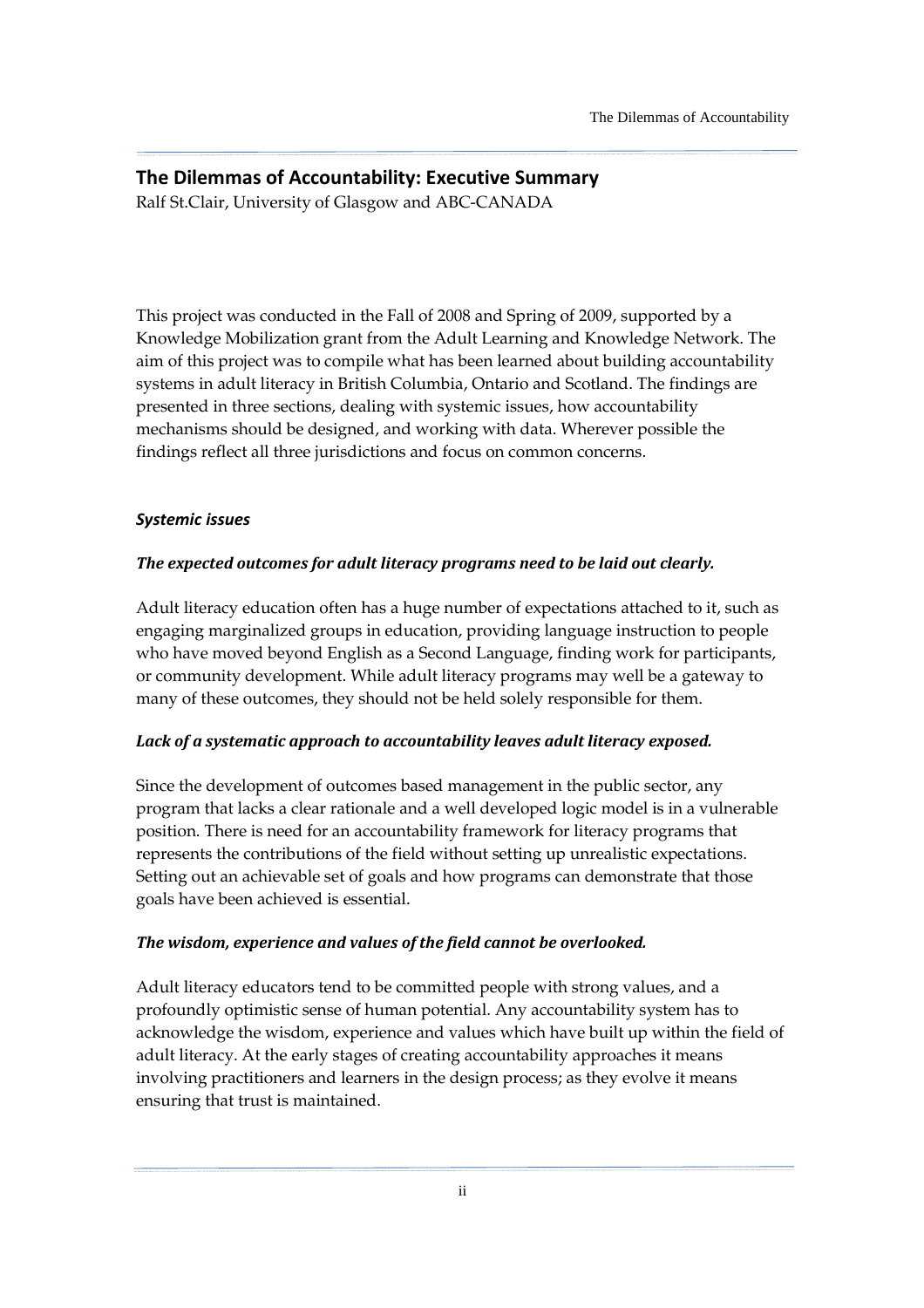### Any effective accountability mechanism has resource costs.

Any effective accountability system needs to have resources invested in it. In very broad terms, more detailed approaches tend to be more expensive, so collecting data that is not going to feed directly into decision making can be a costly diversion for program activities. Taking accountability seriously means recognizing it as worthy of dedicated support.

### The design of accountability

### The IALS(S) constructs need to be approached with care.

Over the last 15 years the approach to measuring literacy originally developed for the International Adult Literacy Survey of the mid-1990s has grown into a system. It has been refined and developed in a responsible and interesting way by those involved in the various projects over the intervening years. However, IALS approaches literacy in a very specific way, and it is important to be aware of what this approach can be used for, and where it is more problematic.

### There is a need to differentiate outputs and outcomes.

A key principle of assessment is not holding people accountable for things they have no power to change. In the case of adult literacy programs, this could include employment of participants, or whether they continue their education. Things that programs can be responsible for include a welcoming and effective induction process, and demonstrated achievement of learning objectives. The first examples are program outcomes, the second group of examples are program outputs.

### Accountability and assessment systems need both "looseness" and "tightness."

Some parts of an accountability system need to be tightly defined and laid out. An example is standardized data intended for comparison across a number of programs, or across sectors. Here it is worthwhile to ensure that there is a high level of consistency across the information. Other parts may be less important to frame tightly. An example is the order in which topics are covered, which can vary depending on the issues of the day in a given context.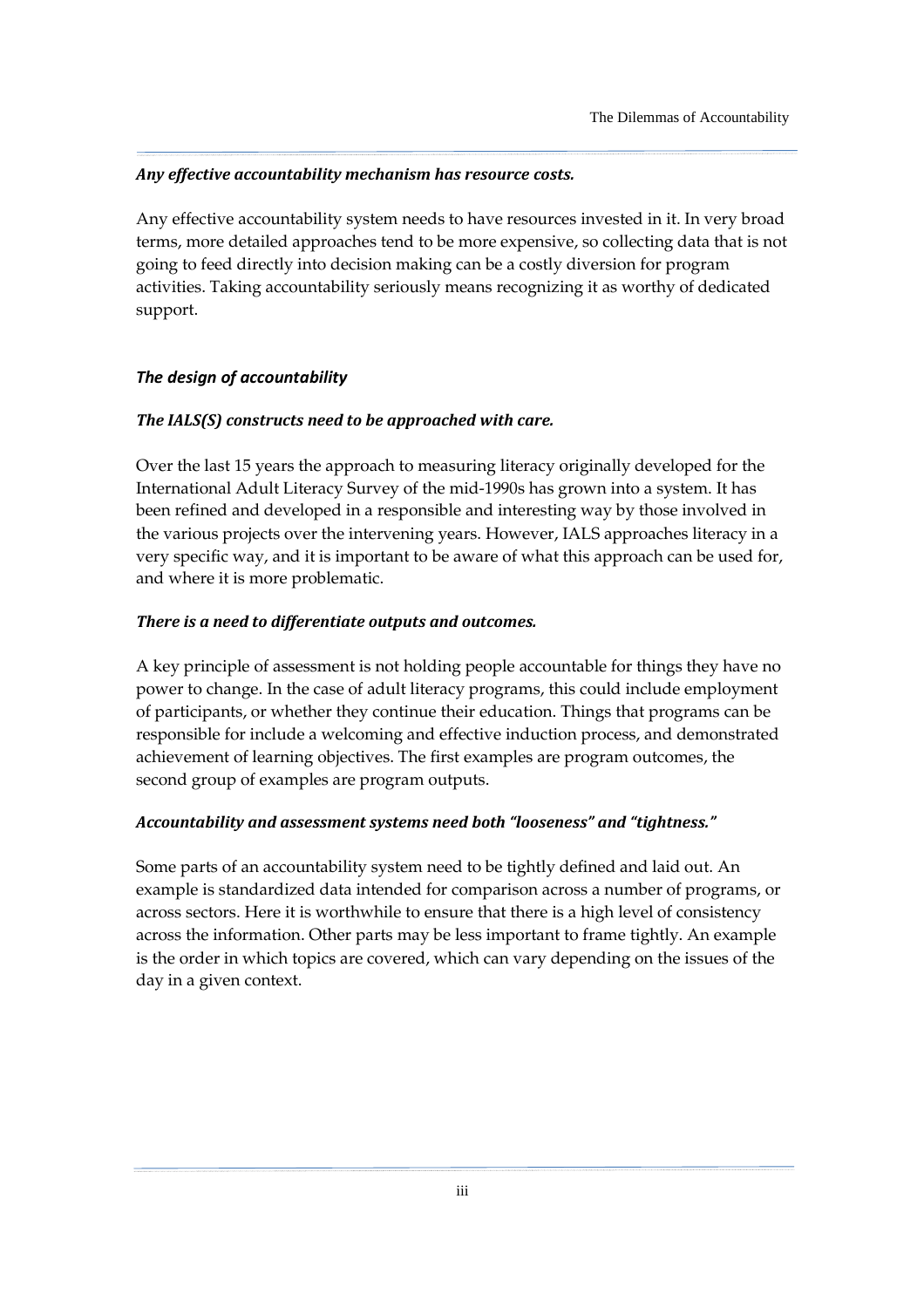### The nature of data

### Data used for accountability is not the same as data for learning.

This point is intended to underline the different uses of data, and the different forms data must take. Data collected for accountability reasons is unlikely to be much use for educational decisions, and vice versa. Among other factors, accountability data must, by definition, be summative, whereas data used to plan learning and teaching is formative. In addition, it is desirable that accountability data is quantifiable to some extent to make it easier to examine "the big picture," whereas assessment of learners' progress and direction-setting is often better if it is individualized and authentic.

### The necessary tools are not yet developed.

While there have been remarkable strides in assessment and accountability tools in recent years, the tools needed to understand the learning processes in adult literacy have not yet been created. There are some key ideas pointing the way. Benchmarks, demonstrations, and individual learning plans are important components, but they have not yet been built into an inclusive and reliable systematic approach.

### Demonstrations of competency are a priority.

One key development in each jurisdiction would be a means to demonstrate competence in relation to self-defined goals. If the idea of learner-centeredness is taken seriously then the goals of learning will vary substantially, and this creates a significant challenge for consistent recording of progress. A well designed framework for demonstrations can accommodate individual learning goals while still providing consistent information.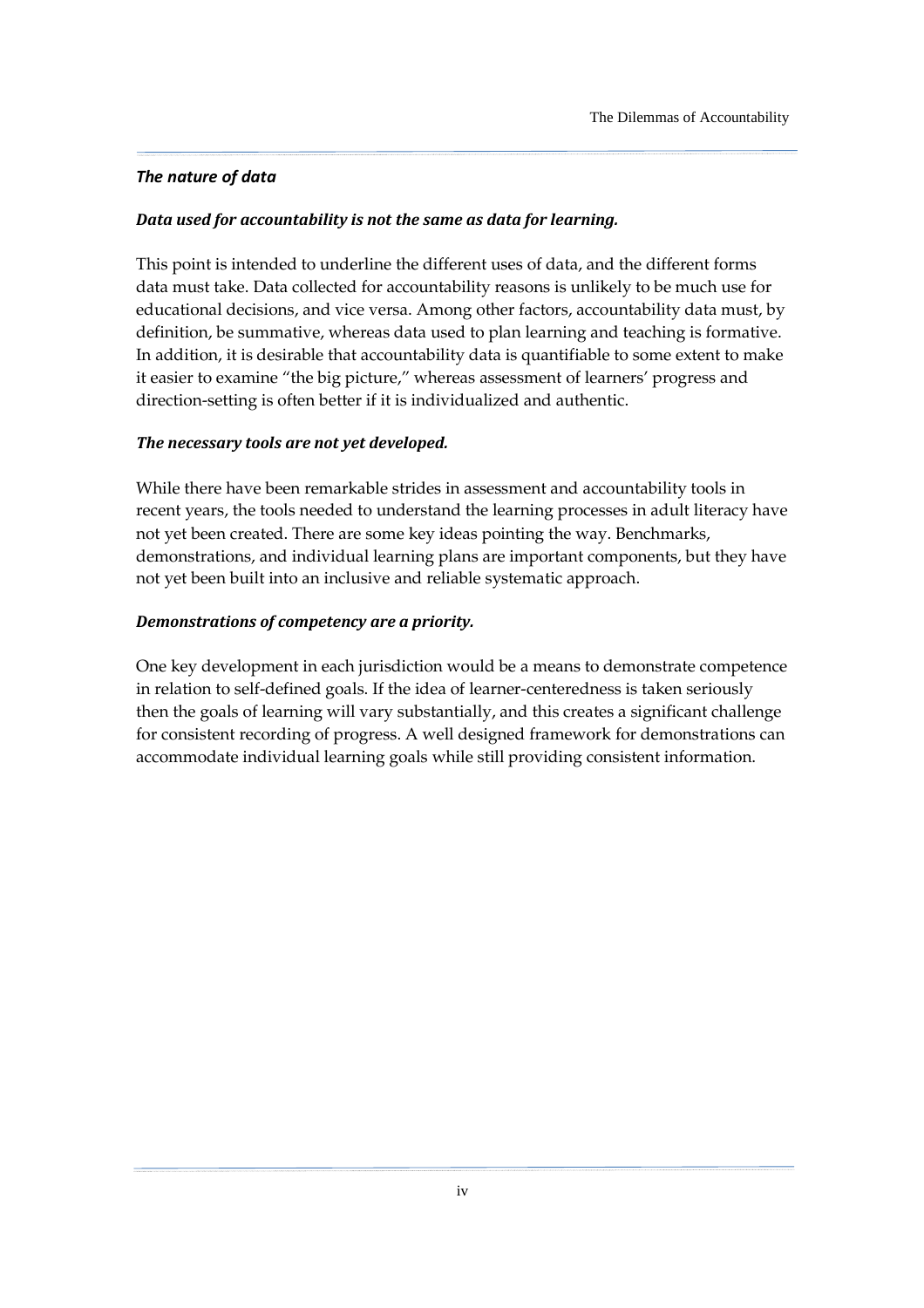### Acknowledgements

The author and ABC-CANADA would like to thank the Adult Learning Knowledge Centre for their support of this knowledge mobilization project. In addition, nothing could have been done without the assistance and insights of the people interviewed in each jurisdiction. The author would especially like to thank the people who kindly reviewed the case studies and pointed out errors of fact or intent. Any remaining inaccuracies are entirely generated by the author, who will be happy to correct them upon being informed of them.

### Contact the author

Ralf St.Clair works in the Department of Adult and Continuing Education, Faculty of Education, University of Glasgow. He can be contacted at rstclair@educ.gla.ac.uk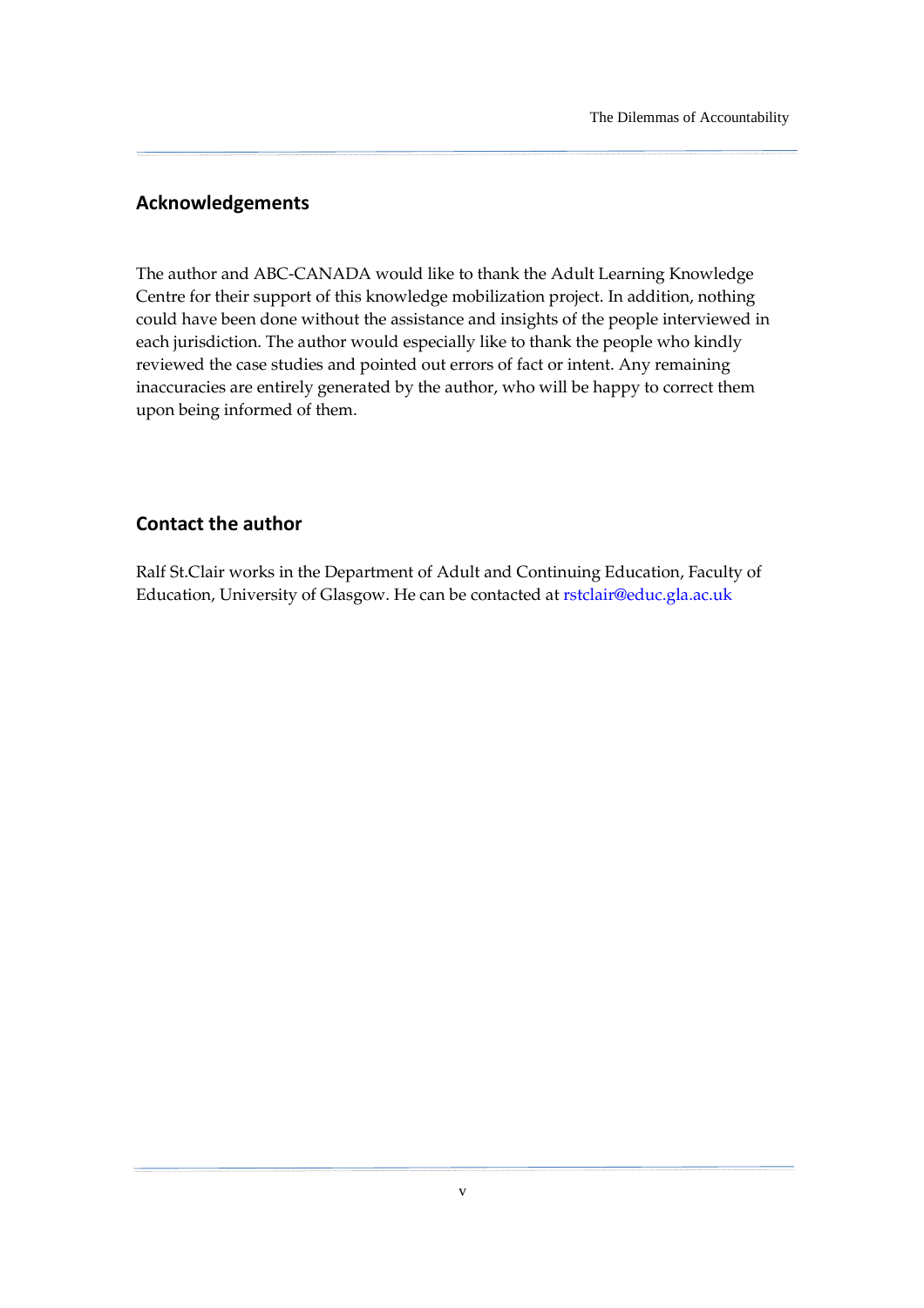# **Table of Contents**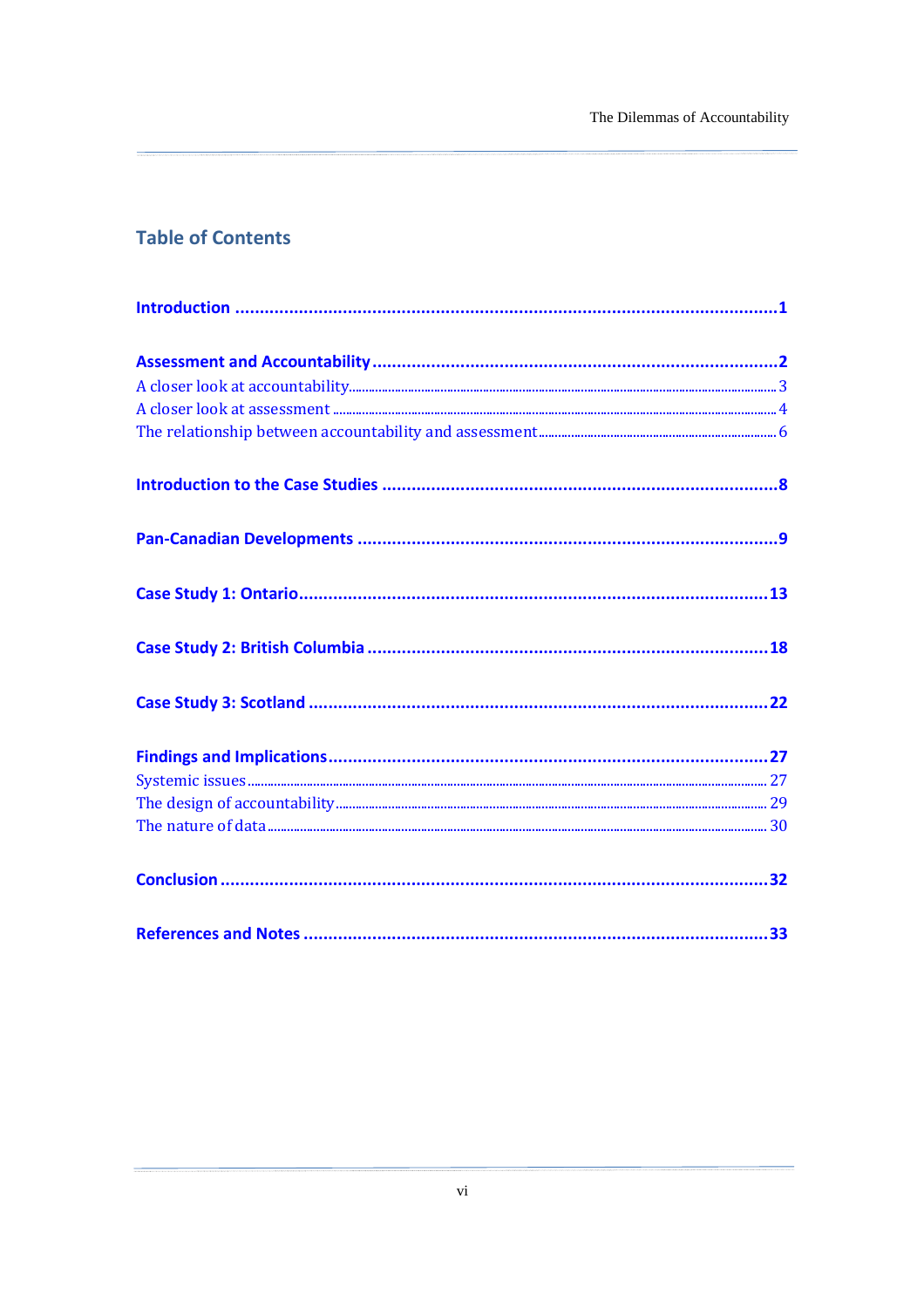### <span id="page-6-0"></span>Introduction

This project was funded by the Adult Learning Knowledge Centre of the Canadian Council for Learning. As a knowledge mobilization project, the aim was not necessarily to generate new knowledge in the same way that a piece of research might, but rather to collate experiences and perspectives on the issue of accountability in adult literacy education (including numeracy education). The approach chosen was to conduct case studies of three jurisdictions, selected for their different history of adult literacy programming. We selected Ontario, British Columbia and Scotland expecting a wide range of experience, though in practice the pressing concerns turned out to be quite similar.

In each of the case studies there is brief information on assessment methods in each jurisdiction. This information is not meant to be inclusive, but simply to review the forms of assessment most closely linked into the assessment system. In each case, educators were using other tools for other purposes, but only those that feed into accountability are specifically mentioned.

Before moving into a discussion of accountability, it may be useful to add a few comments on literacy. Contemporary theories do not see literacy as a single set of abilities that can be placed on one scale like how far an individual can throw a frisbee. Ursula Howard, formerly of the UK National Research and Development Centre in adult literacy uses the term "spiky profiles" to describe the patterns of abilities possessed by adults. The individual may be extremely strong in some areas but far less strong in others, and this should be seen as normal. Of course, these spiky profiles creates enormous problems for both assessing a learner's strengths and measuring progress. It is not yet clear how best to address this issue without batteries of tests covering every possible area.

The author hopes this portrait of works in progress will be helpful for those interested in literacy and other forms of education equally complex and challenging to grasp. It is not intended to be the final word, but to pull together some critical ideas and experiences and to see what can be learned at this relatively early point in the development of the field.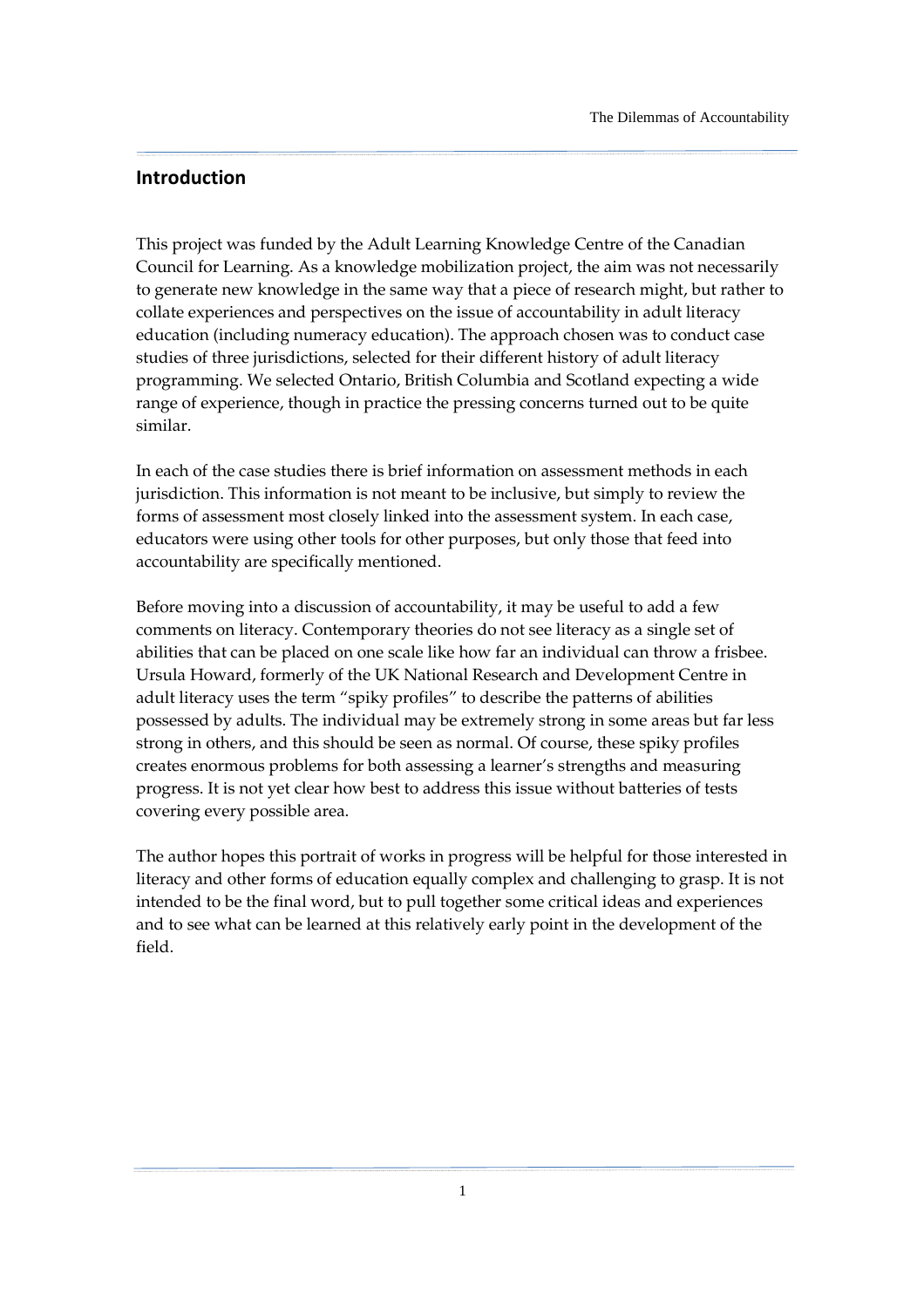### <span id="page-7-0"></span>Assessment and Accountability

Over the last two decades governments and other funders of educational programs have become increasingly interested in accountability. There has been a real concern that programs are able to show that they are achieving what they have been asked to do. This is not limited to education, but has been part of a movement across public services.

At the same time, those involved in education have become more concerned with finding out more about the value of their practices. This can help with program improvement and design, but also with the pragmatic choices made by instructors in their day to day work. Perhaps the most striking example of this interest is the evidencebased schooling movement, which has argued very strongly that the professional decisions of educators should be informed by research-based proof of effectiveness.

Both of these developments have the potential for enormous positive impact upon the educational field throughout the world, but there are a number of very important problems to which we do not yet have answers. For example, it is far from clear what we actually expect programs to do. In the case of adult literacy, programs can be intended to increase workplace skills, to enhance general literacy, to act as a gateway to further education and training, or enhance community involvement. Each of these can be legitimate expectations, even within the same program, but they have very different outcomes requiring different measures of success.

It is also difficult to link the quality of a program directly to the outcomes of the program. To take a crude example, there may be adult literacy programs set up in two areas of Winnipeg. They share the aim of providing participants with a GED. One is in a relatively comfortable suburban location, and the other in the urban North End. It would not be surprising that the first program would have a higher completion rate than the second, but this tells us nothing about the work the program is doing. If the suburban program has 70% completion, perhaps they would have 80% if it was a an average quality program. If the urban program shows 30% completion, perhaps it would be 17% if the program was not so well designed and the staff were less committed. It is extremely complicated to try and develop a form of accountability that includes all the relevant factors in a meaningful way.

The cost of accountability systems is important to recognize. It is not desirable or sensible for programs to use a high proportion of their resources proving that they are using resources well. Nonetheless, however well the accountability system is designed, it will have an associated cost in time and resources. This allocation of resources can be viewed as a "cost of doing business," but as with any such cost, it must be carefully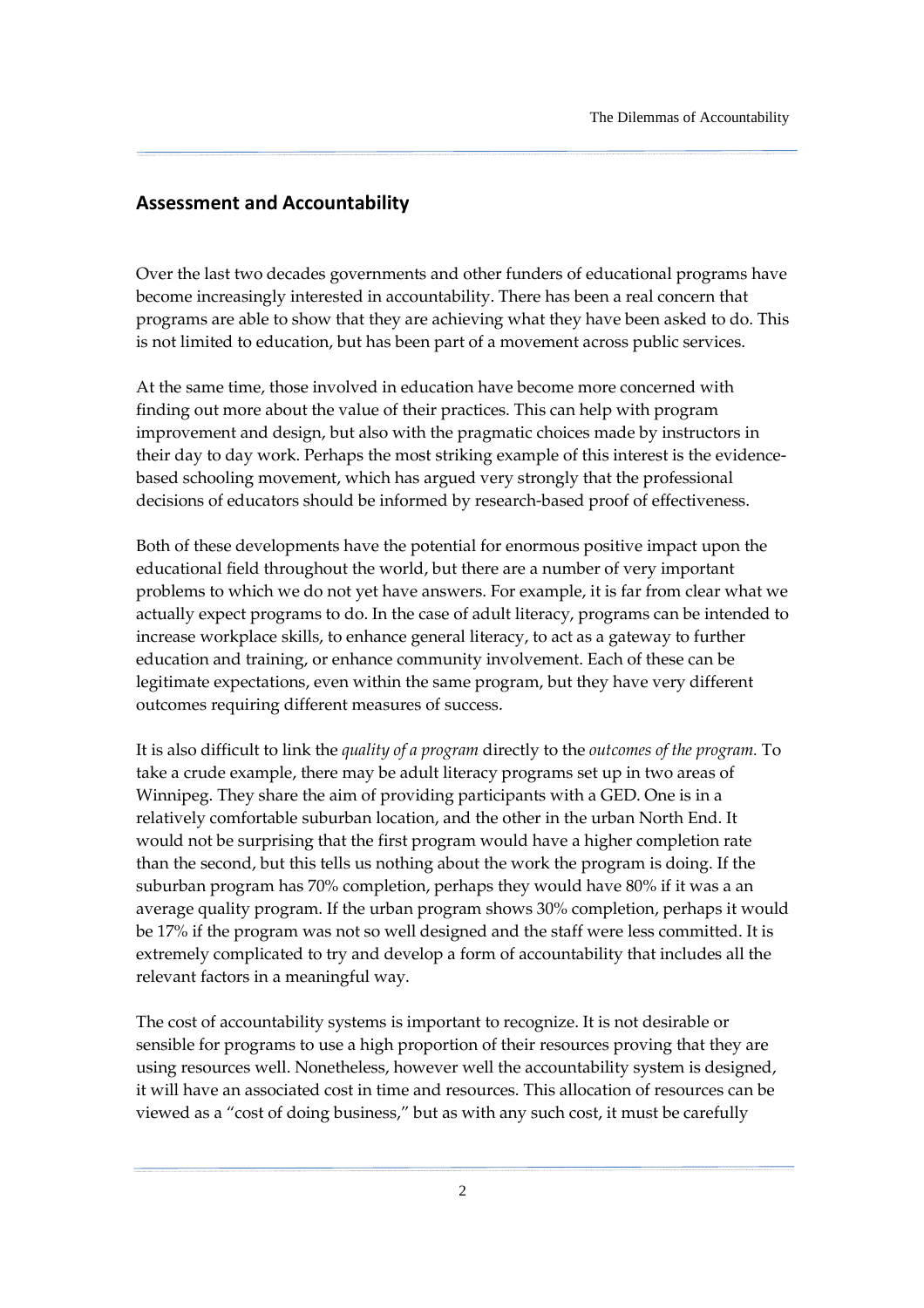<span id="page-8-0"></span>balanced with the benefits.

There are different perspectives on accountability held by different stakeholders. Instructors—whether teachers, adult educators, or academics—may not want to be involved with accountability mechanisms that are not directly tied to learning. They often feel that they take attention away from the real business of education, and may not do a very good job of representing what is important. Educators often argue that the effects of programs can only be understood by looking at individuals' stories, and that numbers are not helpful. At the same time, policymakers and program managers need to know about how an entire program is getting on, and often the most effective way to pull that information together is through numbers. Reconciling these perspectives is a key challenge.

Different stakeholders in any form of educational program have different information needs. Instructors need to know how learners are responding to the program. Policymakers need to know if the program is meeting broad goals. Program managers need to know if the program is working well. Learners need to know that they are progressing and learning what they are motivated to learn. The irreconcilability of different informational needs is an issue that will be returned to several times throughout this paper.

#### A closer look at accountability

It is helpful to look a little more closely at accountability in order to understand what we are talking about and what effects it has on programs. Accountability is a specialized form of program evaluation that sets out to demonstrate that a program is meeting its aims effectively and efficiently. Programs can be seen as accountable to a wide range of constituencies, not least learners, but this discussion focuses on accountability to funders and similar groups with power over the program.

There are many different forms of accountability, but generally there are common characteristics:

| External reporting | Accountability is a reporting mechanism running between the<br>program and some external body                                    |
|--------------------|----------------------------------------------------------------------------------------------------------------------------------|
| <i>Measures</i>    | Accountability has formal measures built into it, often in the form<br>of numerical indicators                                   |
| Alignment          | Accountability of different programs is usually aligned to some<br>degree, to allow comparison and summarization across programs |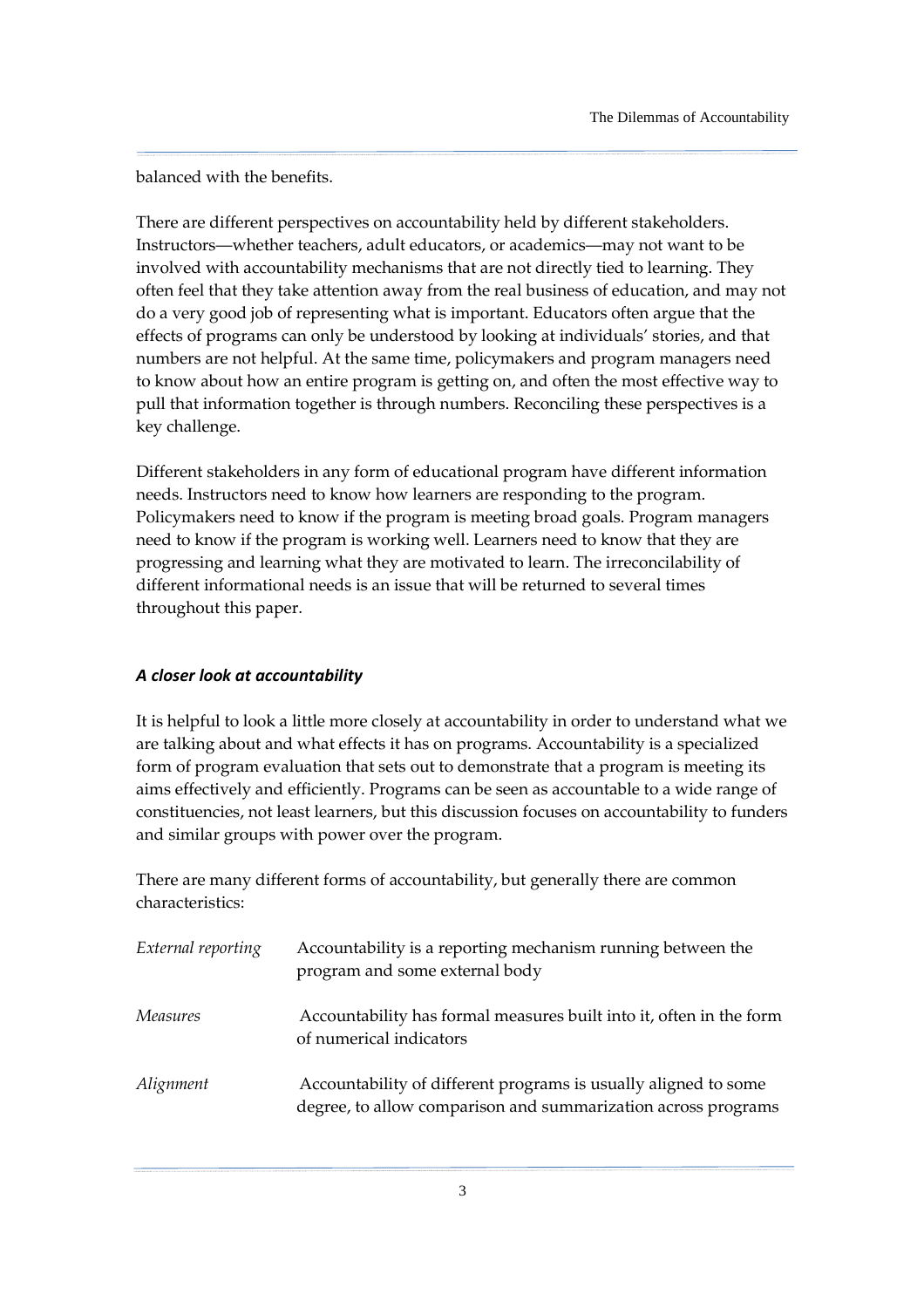<span id="page-9-0"></span>Accountability is an extremely powerful force in program design and delivery. It is a powerful "steering system" in that small moves on the steering wheel produce large changes in direction. Programs tend to organize themselves to maximize returns on the accountability measures, so it is important to be extremely careful when putting accountability into place<sup>i</sup> . All too often there have been examples of programs ending up "teaching to the test" when accountability structures only look at test results. As much as possible, accountability should adopt a light touch, focusing on the key measures reflecting program quality and nothing else. In many cases, the quality of accountability data can be improved by removing requirements rather than by adding them. Small amounts of more focused data are more useful than large amounts of irrelevant data.

#### A closer look at assessment

Assessment is another form of evaluation, though this time instead of looking at program level indicators the questions are focused on individual learners. Assessment tries to capture what people actually learn in a given situation. For many people, the first example that springs to mind is formal exams. However, there are quite a number of other ways to record what people know. For example, people could be asked to write essays, or perform a simulated (or real-life) task. Probably the most important factor in high quality forms of assessment is not the means that is chosen, but that it is collected and collated in a systematic way. Assessment must be carefully tailored to the expected learning and the context in which it will be used.

There are a number of different ways to use assessment. At the time of intake, an initial assessment could be used as a diagnostic tool, to help the learner and educator get some sense of where to start. Formative assessments can help to check that learning is on track, or to find out if some instructional approaches are more effective than others for that learner. Summative assessment tries to capture the entire span of learning. Assessments can also be paired, as in pre-assessment and post-assessment, to provide evidence of learning over time. In this discussion the main concern is the form of assessment used to record learner progress in each of the three case study jurisdictions rather than diagnostic and other formative measures.

There has been a great deal of interest recently in standardized assessment, where every learner takes the same test, but it is important to be careful about this type of assessment. It might be useful in a classroom of schoolchildren where all have started at the same point and received the same instruction for a given period, but it tells us a great deal less about the knowledge an adult possesses. We know that adult education is strongly influenced by people's previous schooling, their life experiences, and their current circumstances, so there will inevitably be differences in what they learn over a given period of time and standardized tests do not always capture this well. For example, two new Canadians may well score at the same level on a standardized test of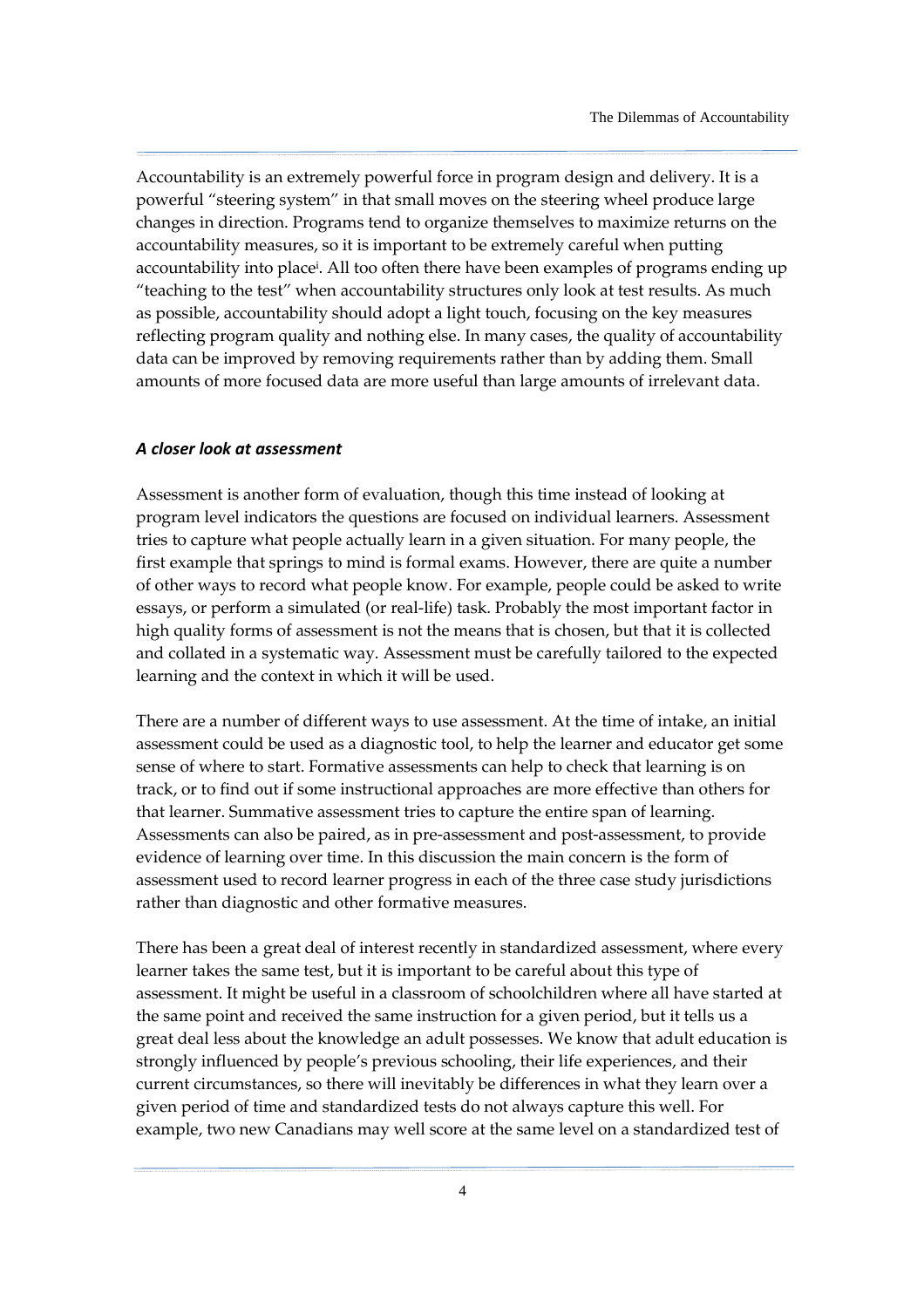French language ability, but one is a trained physician and the other has very little formal education. In this case, the score has quite different implications for the instructional program provided to each individual.

Adults are also voluntary learners, attending a program because they find it useful. Adult learning theory tells us that adults get involved in education to learn specific knowledge and abilities, suggesting that learning towards those goals is what should be measured. This cannot be done using standardized tests.

Standardized tests can provide useful information on population measures of a certain characteristic, in much the same way that a census does, but they are less useful as a way to support instruction. The exception would be if there were a detailed linear curriculum to which the tests would link, but this is not the case in adult literacy and it is not clear that this would be an effective way to strengthen the field. Standardized tests should be approached with some caution and a full understanding of what they can and cannot do—just as with any assessment.

The recent development of skills-based assessment in adult literacy and essential skills provision is extremely interesting. While at first glance it may appear to be a standardized framework, it allows for a huge degree of flexibility and diversity of learning to be recognized. In this sort of system, the learner demonstrates mastery in an "authentic" way, by performing a real-life task that shows them successfully completing the key skill.

The characteristics of a well-designed assessment approach include:

| Focus         | The approach should be tightly focused on the specific skills or<br>knowledge that are being assessed                                                               |
|---------------|---------------------------------------------------------------------------------------------------------------------------------------------------------------------|
| Flexibility   | Ideally there should be more than one way to demonstrate<br>mastery of the knowledge or skill to recognize individual and<br>contextual diversity                   |
| Developmental | It is highly desirable that the assessment provides some insight<br>into the next stage of learning for the individual; what comes next?                            |
| Authentic     | Adult learning theory suggests that the more closely assessment is<br>tied to real life, the more useful learners will find it, and the more<br>accurate it will be |
| Sensitivity   | Assessment tools should be sensitive enough to capture small<br>gains in ability.                                                                                   |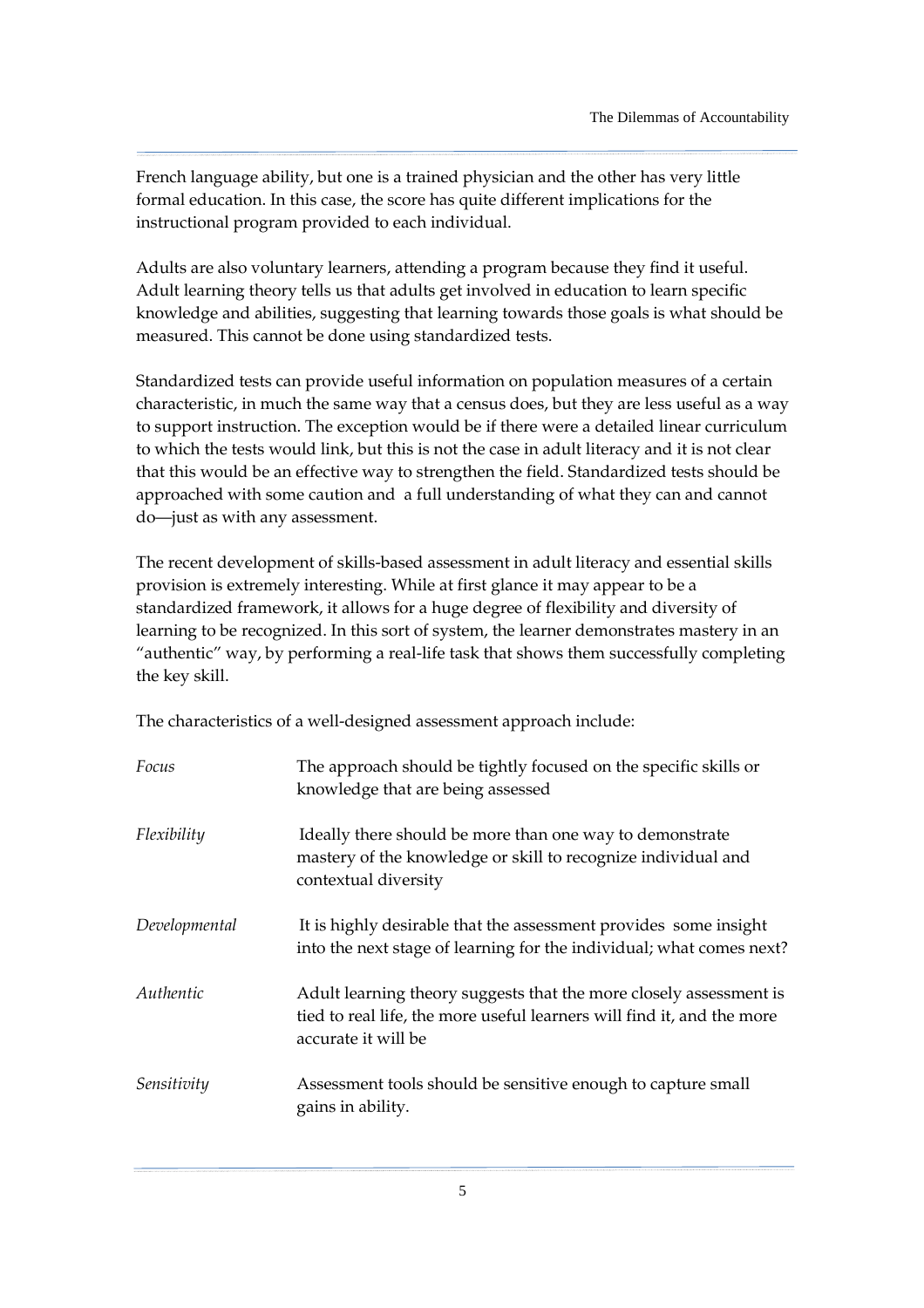<span id="page-11-0"></span>It should be obvious from this list that assessment data is already performing a number of critical functions within teaching and learning. It requires great skill and insight to design effective assessment approaches that can inform instruction. It is helpful to think about how it can feed into accountability as well.

#### The relationship between accountability and assessment

The last sections have made it clear that both assessment and accountability are highly specialized activities. In this section, we look at how the two can work together. To help illustrate this discussion, Figure 1 lays out the key elements.



Figure 1: The relationship between assessment and accountability

In this diagram assessment and accountability are presented as two types of evaluation, with different foci and different applications. They overlap because assessment data is often used in accountability systems. One of the most controversial questions about program accountability is how big that overlap should be, or even if they should overlap at all. There is a strong argument that the form and application of assessment data is so different from the form and application of accountability data that they should be completely separate functions with no overlap. In practice, however, the progress of learners can provide important insights into the work of a program.

Some of the differences between the two areas that have been discussed here are laid out in Table 1.

Throughout the rest of this discussion, questions about the appropriate uses of these two types of information, and the form they should take, come up again and again. In British Columbia, Ontario and Scotland the approaches to assessment and accountability are far from identical, but all three jurisdictions struggle with very similar issues around demonstrating that adult literacy programs provide high quality services.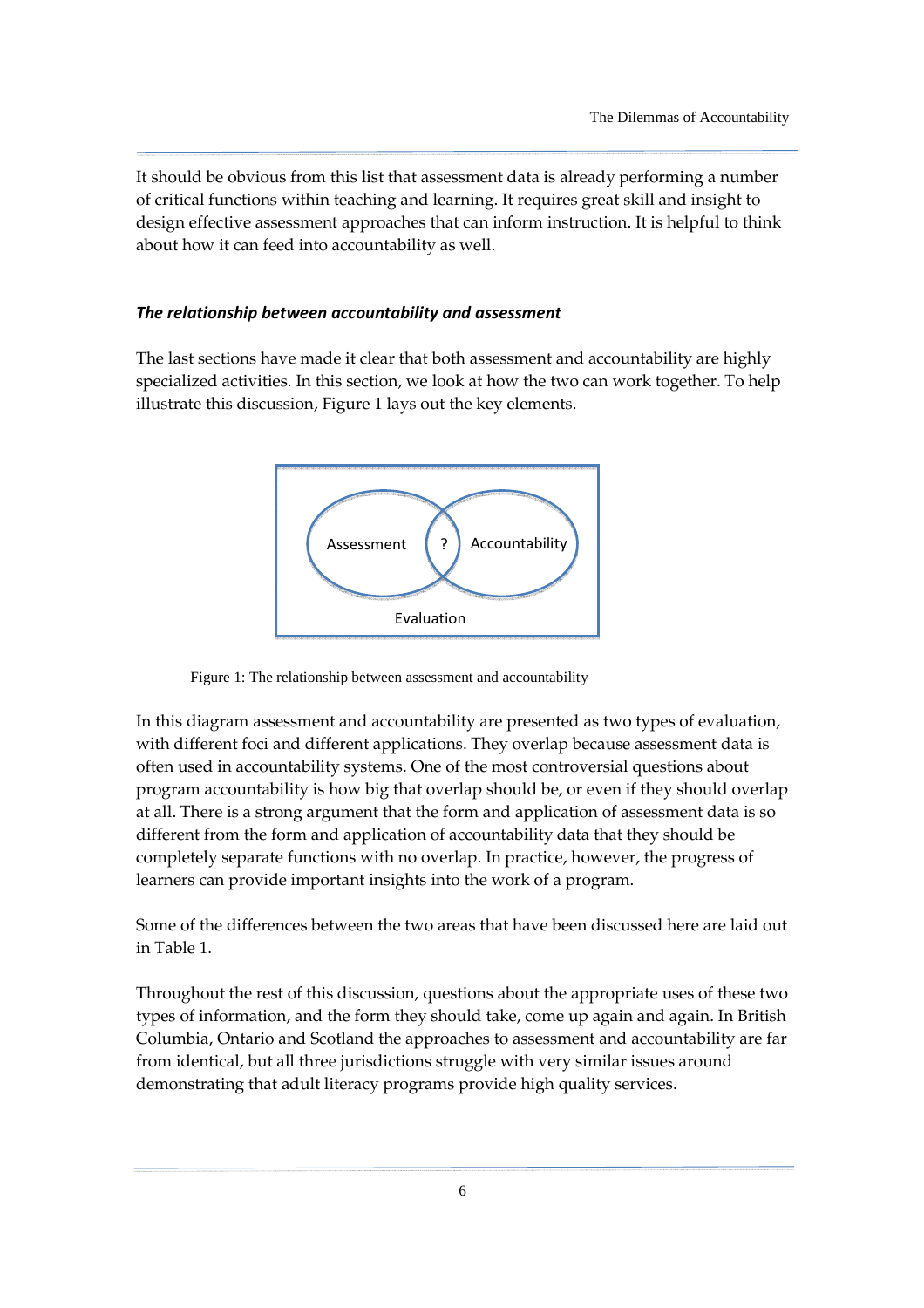|                                | Assessment                                                                | <b>Accountability</b>                                                 |
|--------------------------------|---------------------------------------------------------------------------|-----------------------------------------------------------------------|
| What is the information about? | Learners and learning                                                     | Programs                                                              |
| Where is the information used? | Instructional decisions and<br>credentialing                              | Often used for parties external<br>to the teaching situation          |
| Is comparability important?    | Not necessarily important as<br>long as it justifies judgments<br>clearly | Often needs to be comparable.<br>across programs, sectors or<br>areas |
| What does it change?           | Instructional processes                                                   | Program design, funding and<br>continuation                           |

Table 1: Characteristics of Assessment and Accountability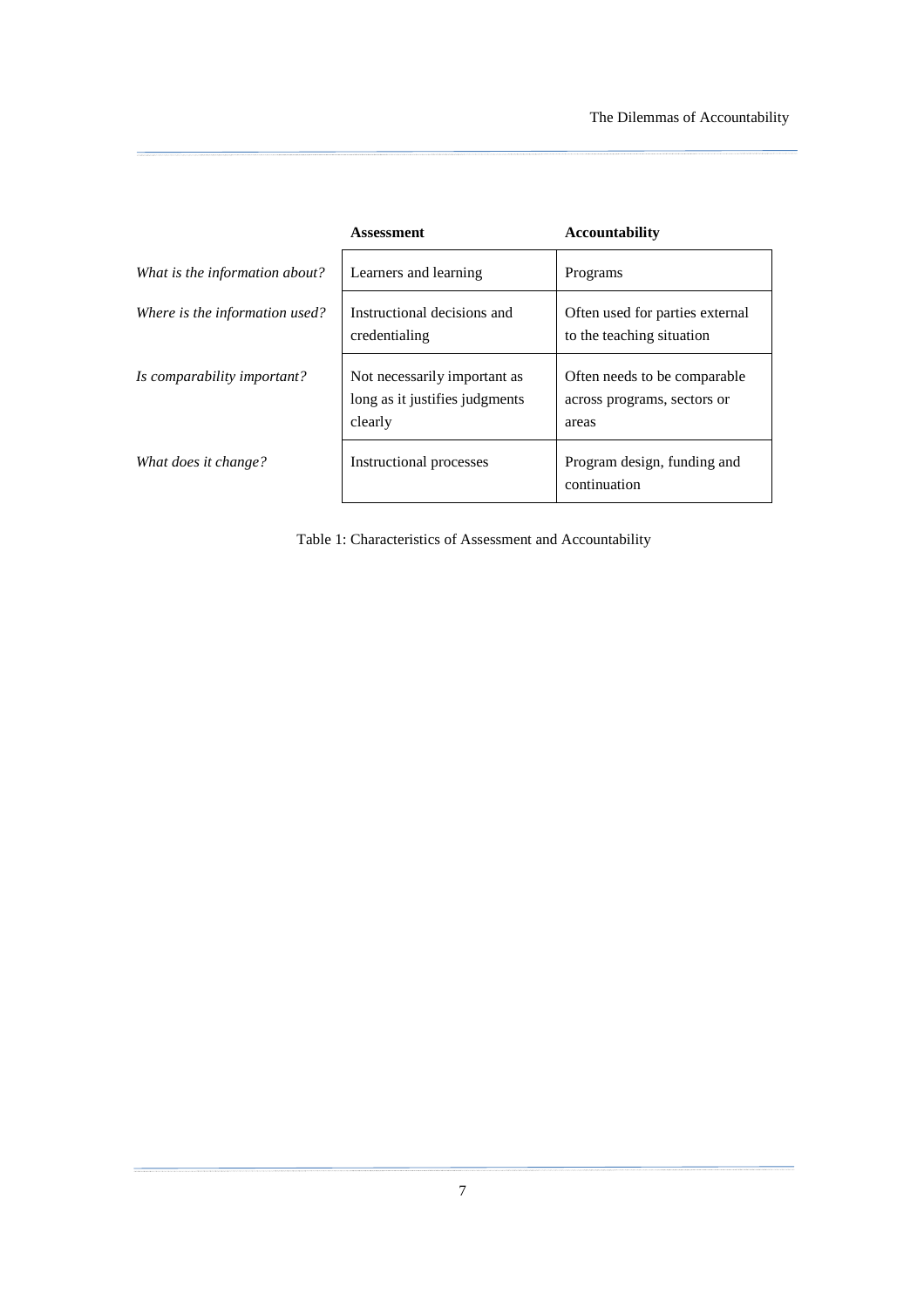### <span id="page-13-0"></span>Introduction to the Case Studies

The case studies were compiled in late 2008 and early 2009. In each case documentary evidence was brought together with interviews with key informants in order to portray the way that accountability structures were playing out in each of the three jurisdictions. It is hoped that the information be of assistance to individuals in these, and other, areas as they plan for and implement their own accountability structures.

It is clear that the case studies are far from inclusive, and there is a great deal more to be said. The intention was not to have the last word on these issues, but to capture a portrait of a moment in time as a way to clarify what some of the key concerns and opportunities were at this stage in the development of adult literacy education. There is the potential for a great deal more work to be done.

The three jurisdictions were selected because of perceived differences between them in developmental stage and emphasis. It seemed as if Scotland would provide an opportunity to look at a radical social practices philosophy in action, Ontario would be more clearly skills based, and BC might be more open and community-oriented. These expectations were quickly dashed by the very significant overlap between the three cases in terms of the type of problems they were struggling with. The issues might manifest in different ways according to the context, but very similar dynamics seemed to be influencing policy and practice.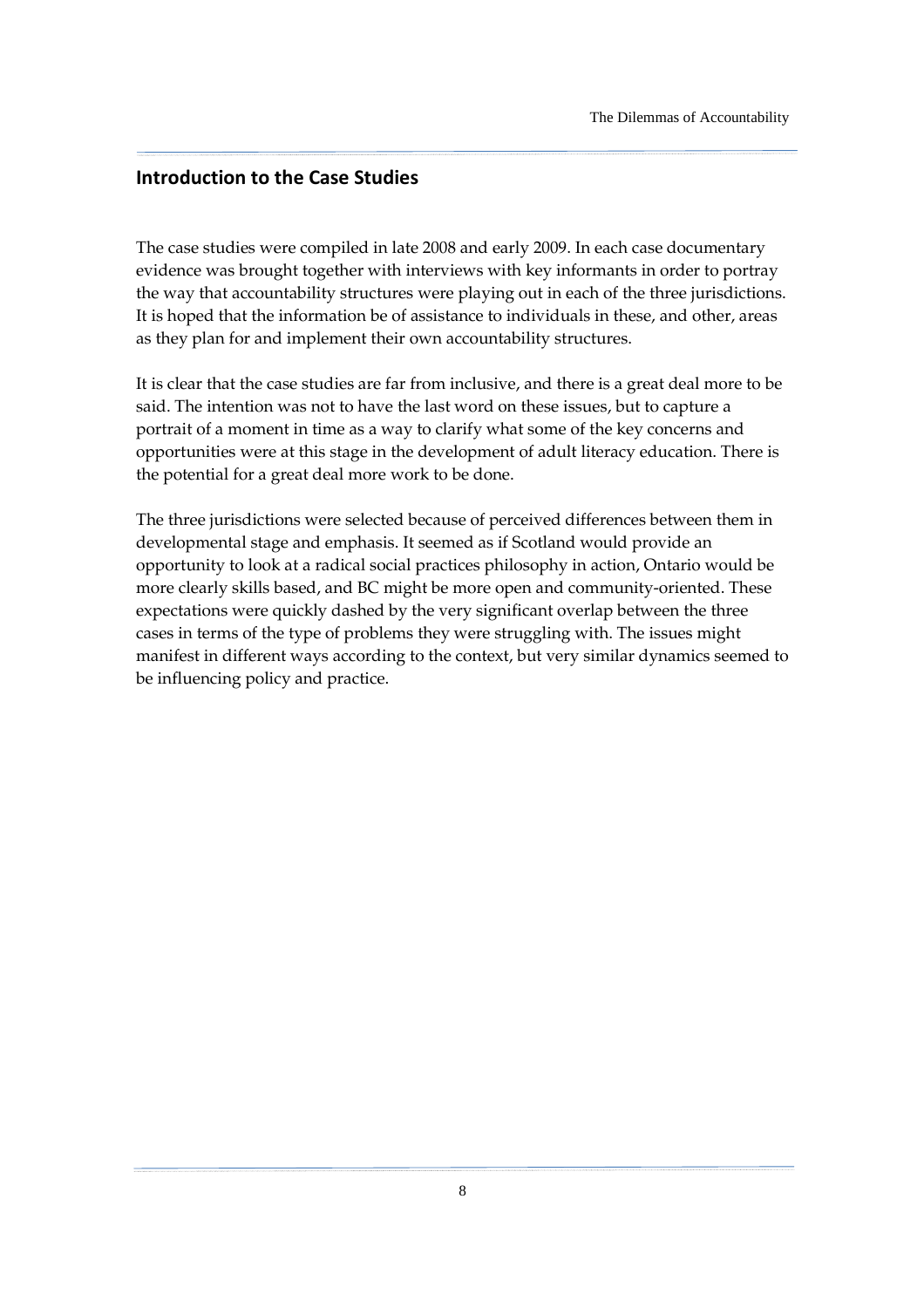### <span id="page-14-0"></span>Pan-Canadian Developments

Before looking in more detail at the specifics of Ontario and British Columbia it is useful to review the broader context of Pan-Canadian literacy work. In Canada education is a provincial and territorial responsibility, so when Ottawa has wanted to develop or support these services it has done so through the application of two strategies. One was to call literacy "workforce development," the other was to focus on research and pilot programs rather than delivery. The development of initiatives spanning the country is relatively recent, and the term "Pan-Canadian" is used to signal that a single national approach would not be politically viable nor would it recognize the extremely significant regional variations across Canada. In addition, Francophone Canadians can often feel frozen out of such discussions because of the domination of Anglophones and Anglo-American ideas.

The explosion of interest in Pan-Canadian approaches is probably driven to some extent by the establishment of a number of research networks, such as the Canadian Council on Learning. These networks do not have to be as sensitive to the federal-provincialterritorial divide as the previously influential National Literacy Secretariat had to be, and can work across jurisdictions more easily. It is likely that the International Adult Literacy Survey and its successors, which suggested that all areas of Canada had the same sort of issues regarding literacy, were also important factors.

In this brief review, the first publication of note is Towards a Fully Literate Canadaii from 2005. This report states that the committee concluded "that the Federal Government is well-placed to provide partnership-based leadership respectful of the jurisdictions of other levels of government" (p.3). One of the seven principles of the proposed Pan-Canadian literacy strategy was to "measure and report on results" (p.4), and community consultation suggested that "literacy objectives should be economic but also social, cultural or personal" (p.19). However, this latter point is not expanded upon within the report, which simply suggests that the system should be "results-based and should not be supported solely on the basis of 'numbers served'" (p.32).

In 2005, a Pan-Canadian survey of the assessment practices of 380 educators was conductediii. This showed some significant patterns in the practices used in different sectors. Authentic assessments, where learners demonstrated that they could perform the actual task they were learning to perform, were used by two-thirds of colleges and community based programs and 85% of workplace programs. Standardized assessments were used by 63% of college educators, but only 31% of community educators and 8% of workplace programs. Competency-based assessment, where skills are assessed directly, were used by about one quarter of all programs. A number of developments in the last few years, including the development of essential skills frameworks, may well have changed these proportions.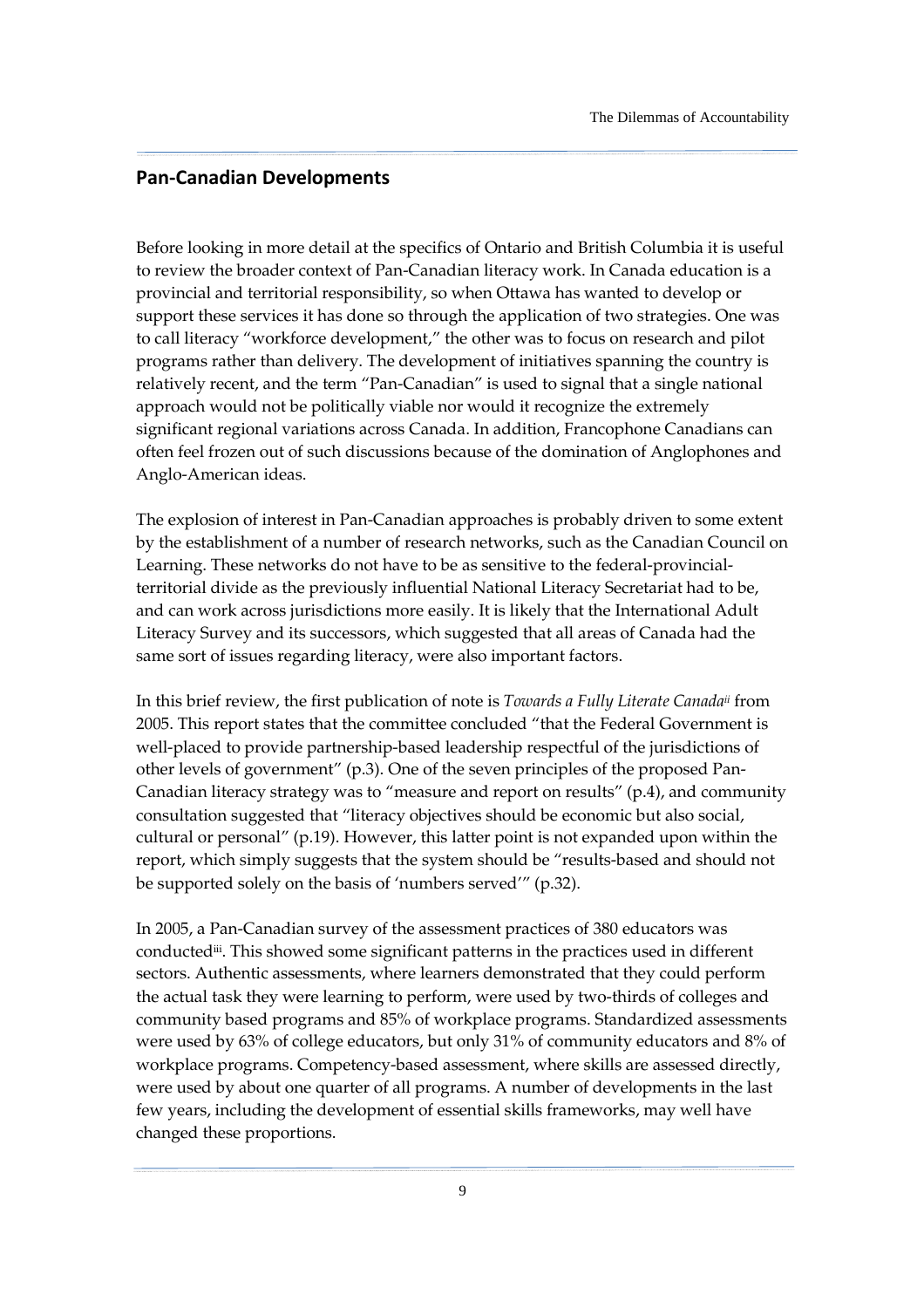The report concluded with a number of recommendations. A key theme was the need to balance a degree of standardization of approach with recognition of the differences across Canada and between individuals:

In order to address uniformity and diversity, a national system needs to encompass national standards yet be tailored to the diversity of regional and local needs, as well as to the diversity of learners and their ways of learning. (pp.67-68)

The author was also careful to point out that data collection and analysis are not costfree activities:

Funders need to invest in the capacity of local programs to collect, interpret, and use data to monitor how well programs and students are doing and to improve services. Resources need to be allocated to programs that are commensurate with accountability expectations. (p.67)

Overall, the author was friendly towards the idea of a national system for both assessment and accountability, provided that it was well-designed and not oversimplistic in approach.

In 2007, Mapping the field<sup>iv</sup> presented the Canadian Council on Learning's initial steps towards a framework for tracking and assessing adult learning generally, including literacy. It is a complex hierarchical model somewhat reminiscent of the International Standard Occupational Classification. The authors comment on the current state of the field:

In summary, there is not a lot of comprehensive and reliable information available to track participation in adult learning in Canada, and what there is does not paint a very positive picture . . . A particular focus of concern is the lack of consistency and collaboration in the collection and dissemination of data by institutions and organizations providing adult learning programs. (p.50)

Two of the Canadian Council on Learning's centres—the Adult Learning Knowledge Centre and Work & Learning Knowledge Centre—organized a roundtable in early 2008 to discuss a Pan-Canadian literacy strategyv. The event was attended by a number of stakeholders interested in raising the profile of adult literacy education. It is striking that there was very little discussion of assessment or accountability recorded. The general consensus appeared to be that literacy development could increase people's ability to participate in the social and economic life of the family, community and society, yet the most concrete statement on using data to support this argument was that the literacy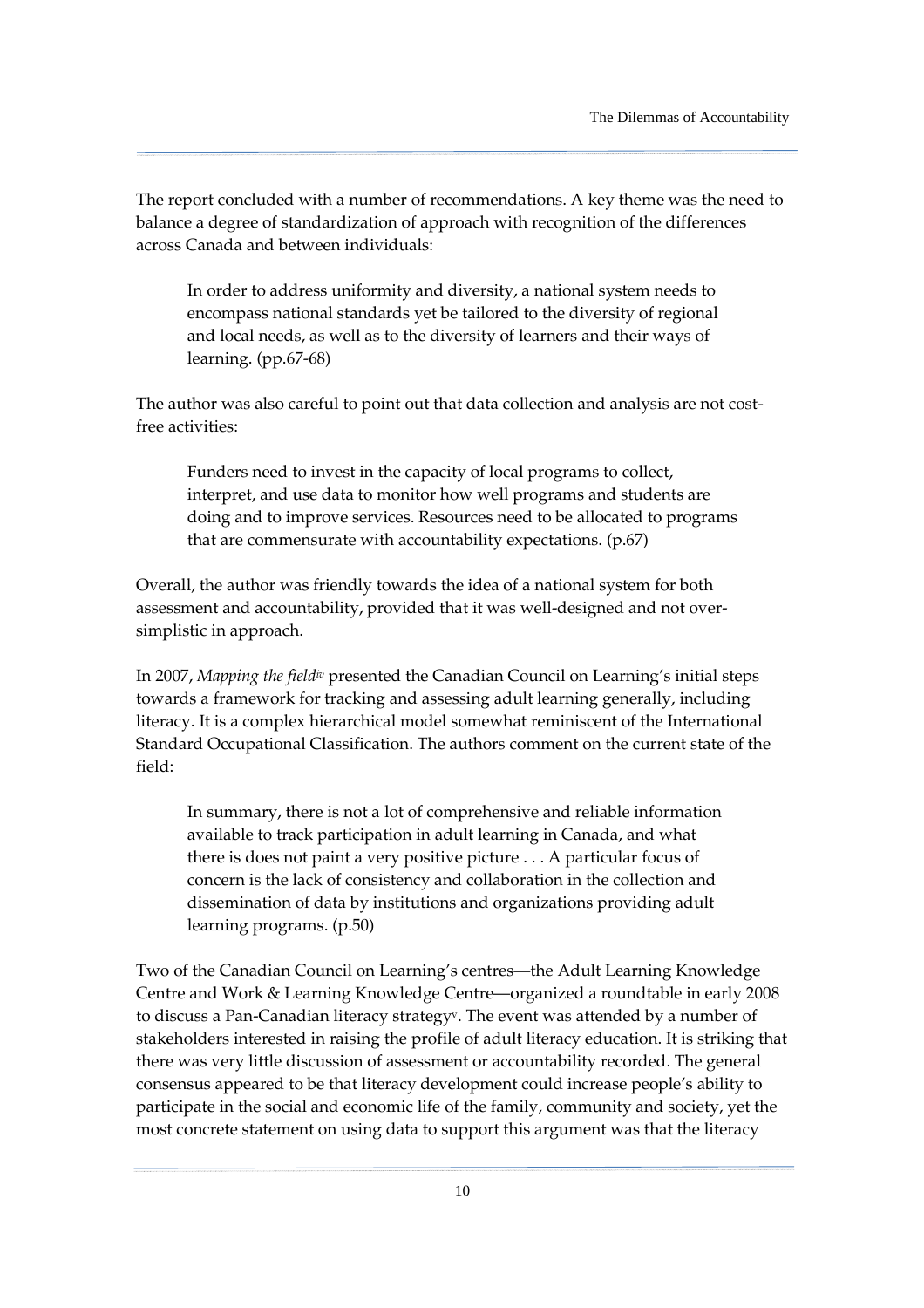community would know it was successful when "objectives/milestones can demonstrate what literacy delivers" (p.9).

The Canadian Council on Learning's 2008 publication Reading the Future<sup>vi</sup> takes a different tack. This data-intensive analysis of the needs of Canadians with literacy development needs describes a number of categories of learner groups based on their position on a standardized assessment tool and lays out educational strategies and objectives for these groups. In this report, the accuracy of statistical assessments of individuals' abilities is taken for granted and made central to the strategy. The report was controversial<sup>vii</sup>, and generally received with a degree of caution within the field.

The Council of Ministers of Education, Canada are interested in various Pan-Canadian initiatives, including adult education under their post-secondary remit. The interest in national level studies with global comparability, such as PISA, TIMSS and IALSS, is a strong policy influence towards developing more inclusive Pan-Canadian initiatives because the reporting unit is expected to be the nation. There is some concern that a highly regionalized and diverse country such as Canada does not fit well with the assumption, by the OECD and others, that the national level is the most appropriate level for these studies. Developments within the country could be driven by international standards, offering unclear advantages to the Canadian educational system. With regard to adult literacy specifically, a Council of Ministers of Education, Canada forumviii in 2006 was attended by many literacy specialists from across the country, and called for a federal-provincial/territorial effort to establish a Canadian policy framework.

A further Pan-Canadian initiative on accountability and adult literacy is the Connecting the Dots project, funded by the federal Office of Literacy and Essential Skills and led by Linda Shohet. There are a number of research projects falling under the Connecting the Dots umbrella, and most are still at a relatively early stage. However, in May 2008 the program organized a symposium in Montreal to look at accountability in literacyix. A key theme was the degree of mistrust between providers, funders and the public, which was seen as underpinning many concerns about accountability. There was interest in a ten year old definition of accountability derived from the Auditor General and Treasury Board: "Accountability is a relationship based on the obligation to demonstrate and take responsibility for performance in light of agreed expectations." This approach, with added emphasis on collaboration and mutuality, was seen to offer a way to think about accountability that would be less concerned with blame and surveillance than current conceptions.

Connecting the Dots produced a report<sup>x</sup> on accountability in late 2008 based on interviews across the field and containing a set of 12 recommendations. Among them is the need for accountability to be mutual and reciprocal, with funders responsible for consistent and sufficient resourcing to produce the results educators are responsible for. The report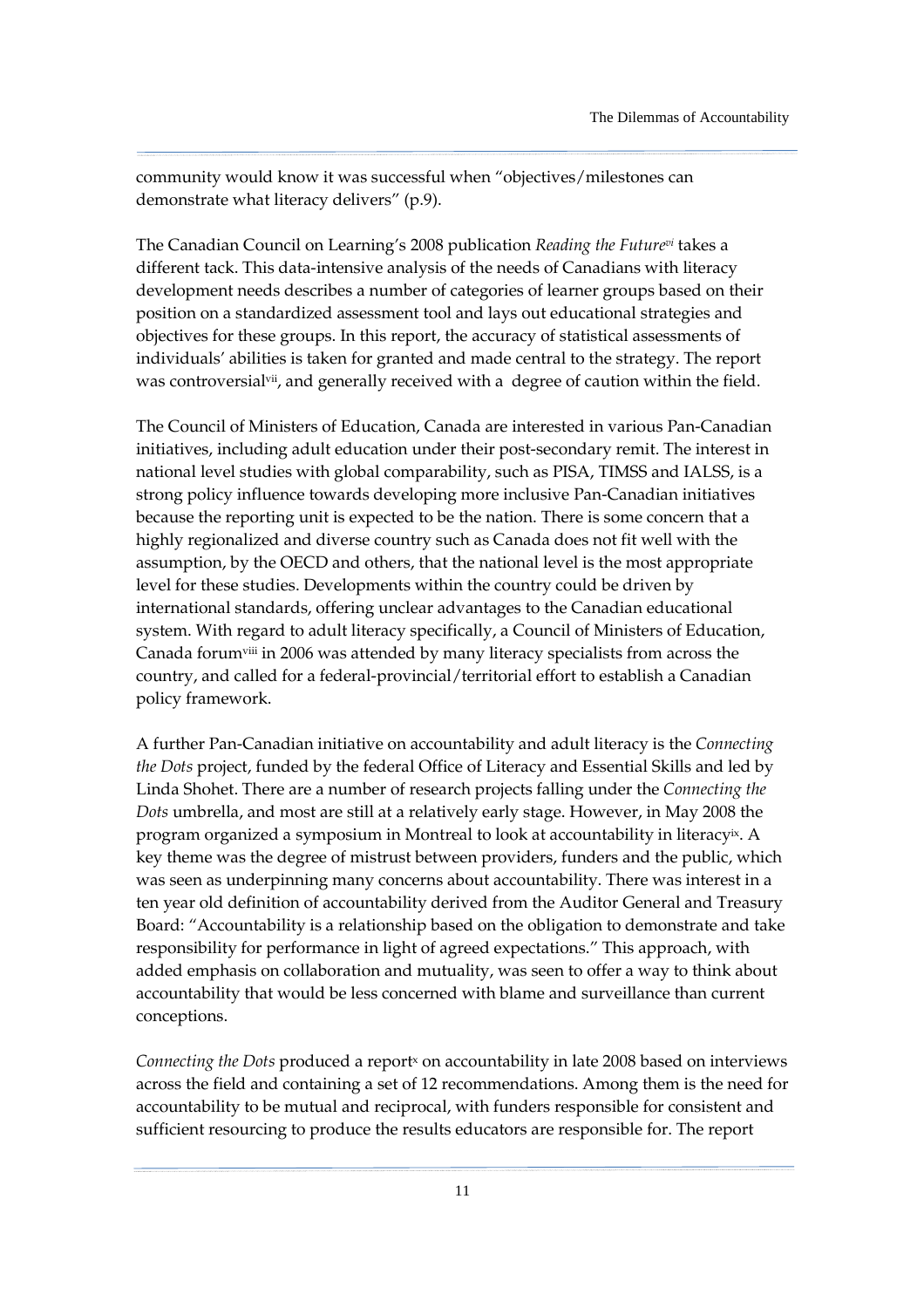suggests that there is a need to recognize the multiple accountabilities of most stakeholders, and the requirement to avoid tying funding exclusively to learner outputs that are shaped by contextual factors as much as by program quality. In addition, the point that the field needs strong employment and training structures to deliver high quality programs with strong accountability is clearly made.

The National Literacy Secretariat, which was a major supporter of research and some programming across Canada, has now become the Office of Learning and Essential Skills. The research program has been considerably reduced and strongly refocused on pilot projects intended to demonstrate effective ways to raise levels of essential skills in particular contexts. The placement of the office within Human Resources and Social Development Canada has become more influential over time, and there is little evidence that the office does more than contribute to workforce development.

Overall, there is evidence of increasing interest in accountability in adult literacy education in Canada, and of resources dedicated to understanding what this might mean for the field. However, this comes with a significant price. Throughout the Pan-Canadian discussions there is heavy emphasis on economic models of literacy, the meaning lying behind the use of the term essential skills. Economically significant outcomes have the doubly attractive features of political desirability and relatively simple measures, but it is a troubling over-simplification of a complex field to adopt these outcomes as the only key measures. Certainly other outcomes are mentioned fairly consistently, such as the social impacts of literacy, but the policy wording tends to deemphasize these aspects.

One critical issue here is the difficulty of creating a clear cause and effect relationship between literacy provision and social outcomes, and there is clearly need for careful and imaginative research in this area. However, it is important not to dismiss out of hand the decades of anecdotal evidence available on this topic, which can perhaps be better described as professional case studies. There is a broad range of outcomes arising from literacy education, but the Pan-Canadian approaches can all too often limit what counts and what is counted.

Most significantly for this discussion, these developments create an influential backdrop for developments at provincial and territorial level.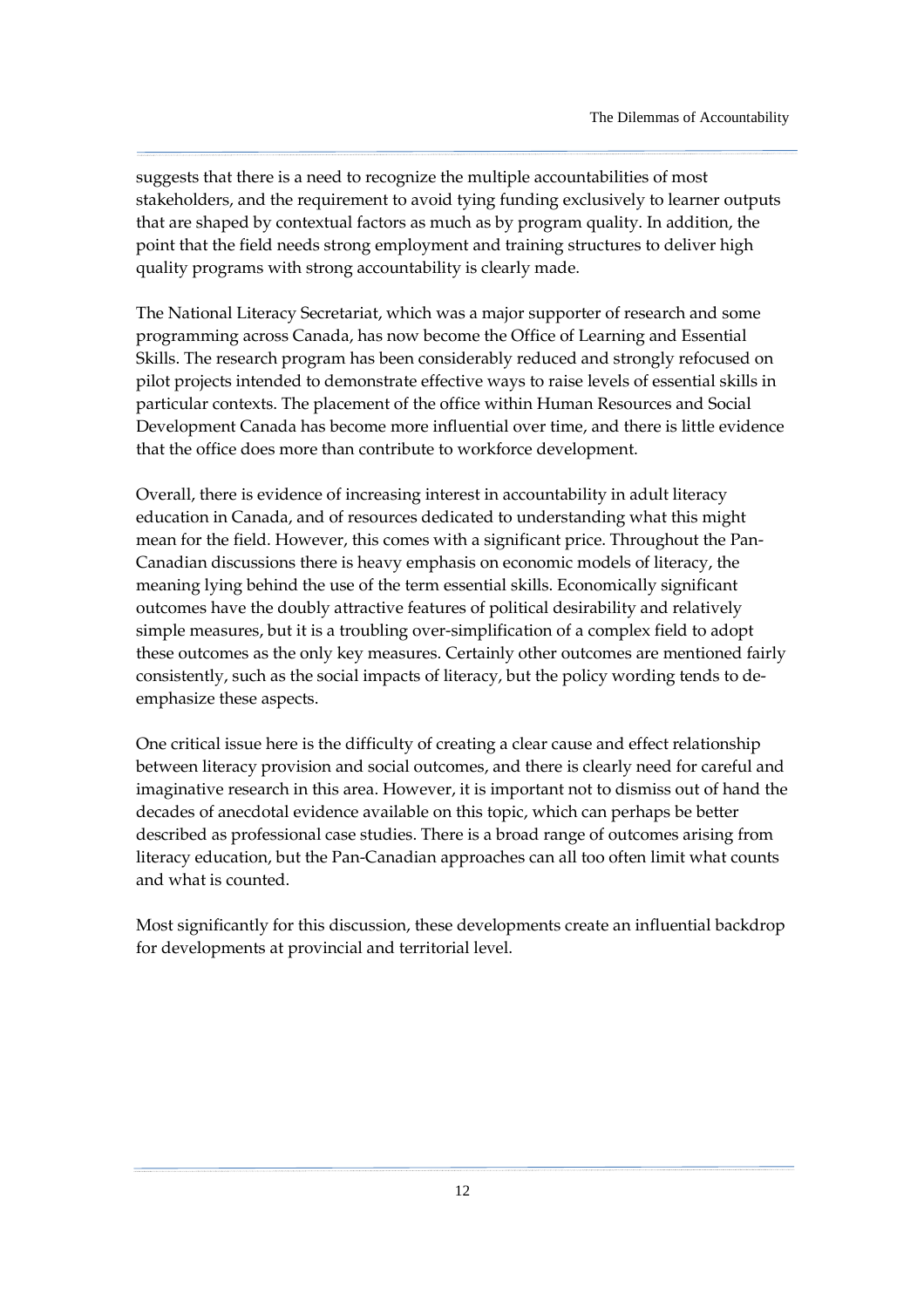### <span id="page-18-0"></span>Case Study 1: Ontario

Ontario is probably the Canadian province that has done the most to develop and implement a deeply systematic approach to understanding learner progress and issues of program quality. One of the keys to this approach has been the notion of Essential Skills, a listing of competences required for workforce and wider social engagement. Essential Skills have been controversial, as some commentators have seen it as threatening to reduce services to vulnerable populationsxi. At the same time, in practice they have provided a common language to talk about the issues of literacy. Other jurisdictions have a great deal to learn from the Ontario experience.

#### **Background**

Ontario began to be interested in putting a systematic framework in place around adult literacy education at least 15 years ago with the 1994 initiation of the Recognition of Adult Learning Strategyxii. While the complexity of the system in Ontario should not be overlooked, nor the sheer size of the province (at 12 million people almost three times the size of BC or Scotland), there is a logical coherence to most of the developments that have occurred over this period.

Delivery of literacy services in Ontario is divided into four target populations, each of which has a representative organization. These are Anglophone, Francophone, Native Canadian and Deaf populations. There are three modes of service delivery: communitybased organizations, colleges, and school boards. The Literacy and Basic Skills programs funded by the Province, of which there are several hundred, take learners up to the equivalent of Ontario Grade 9, at which point they move into academic upgrading if they wish to continue studying.

The Literary and Basic Skills program has three outcomes associated with it: employment, further education and training, or independence. This last outcome is designed to accommodate individuals who benefit from the skills maintenance provided by engagement in a literacy program, but who may not pursue upgrading due to personal barriers. In any given year, it is expected that 70% of learners across the system will attain the first two outcomes.

Recently Literacy and Basic Skills programs have been moved to come under the jurisdiction of Employment Ontario. There is some concern about what this may mean for the emphasis of the programs and the expectations associated with them.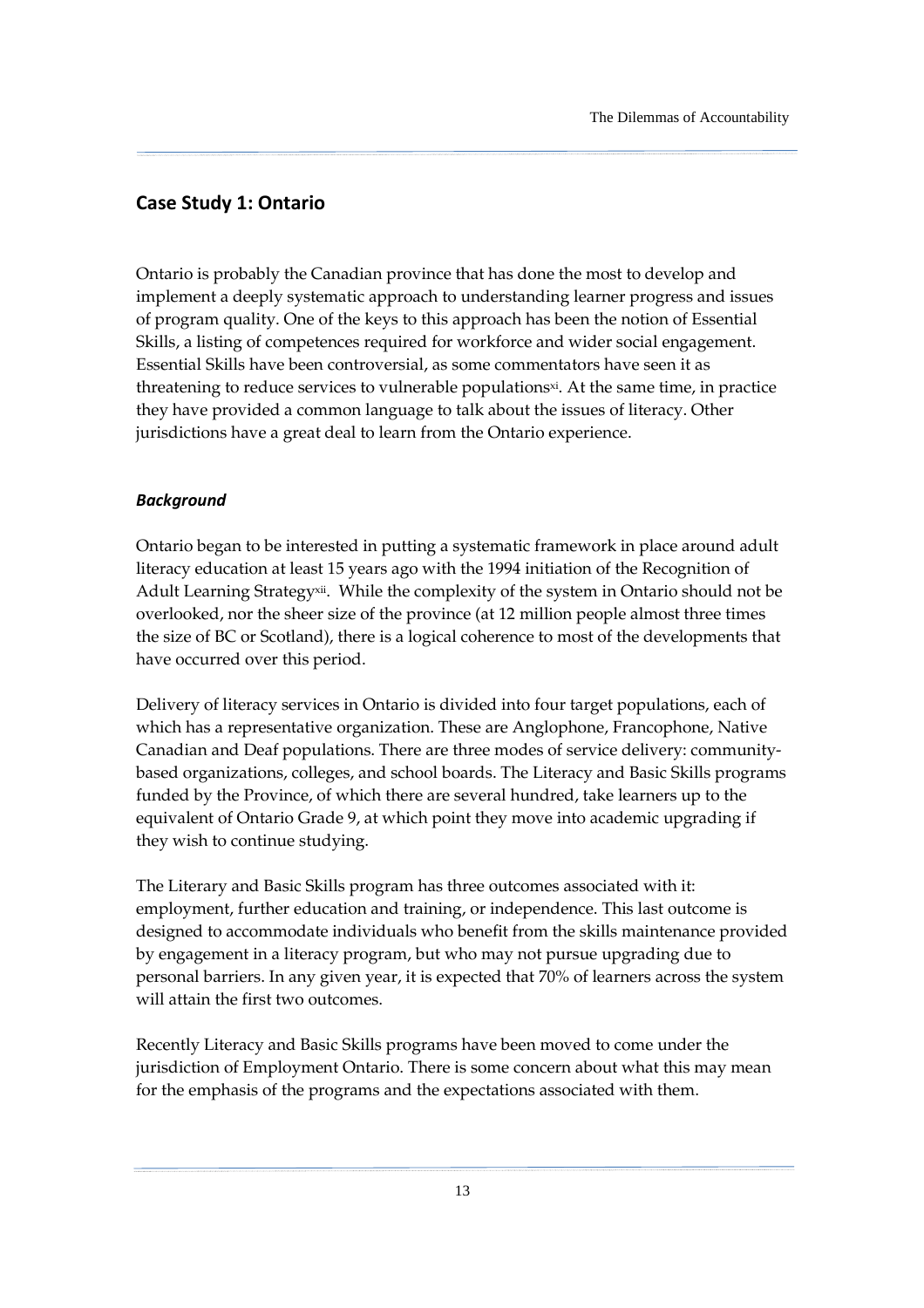In Ontario there is a notable level of cooperation and collaboration between the Ministry of Training, Colleges and Universities. The Ministry works hard to recognize the concerns and perspectives of educators across the three sectors, and even though there are differences between the various players there still seems to be a high level of mutual respect. For example, some of the key tasks of organizing literacy across the Province are devolved to practitioner organizations, such as the definition and description of skill levels. One interviewee from the Ministry talked of the need to "use the wisdom of the field" to guide development. Many educators also identify advantages arising from the essential skills framework, despite reservations about its influence and potential longterm effects.

### Capturing learning

Ontario has attempted to put a common assessment framework in place across all literacy and basic skills programs, using essential skills as an organizing mechanism. The essential skills framework has an extensive list of skills categories. These are:

| Literacy        | Reading Text, Writing, Document Use, Computer Use, Oral<br>Communication                                                |
|-----------------|-------------------------------------------------------------------------------------------------------------------------|
| Numeracy        | Money Math, Scheduling or Budgeting and Accounting, Measurement<br>and Calculation, Data Analysis, Numerical Estimation |
| <b>Thinking</b> | Job Task Planning and Organizing, Decision Making, Problem Solving,<br>Finding Information <sup>xiii</sup>              |

These skills have five levels of proficiency associated with them, roughly mapped across to school grades. So a learner may have an aim of achieving Level 5 in computer use, which would be equivalent to Grade 9, and also be focusing on Level 3 in Decision Making. The key to attainment of these levels is a device known as a "demonstration." The Ministry defines these as:

Demonstrations are real-life tasks integrating essential skills, knowledge, and behaviors that a learner can perform and the attainment of which may be measured and verified. An example of a demonstration is a prepared activity such as composing a business letterxiv.

When individuals are working consistently at Level 5, they will move out of the literacy and basic skills programs.

The demonstrations are not standardized across the Province, or even within sectors. They are created by instructors within programs. This reflects a central decision that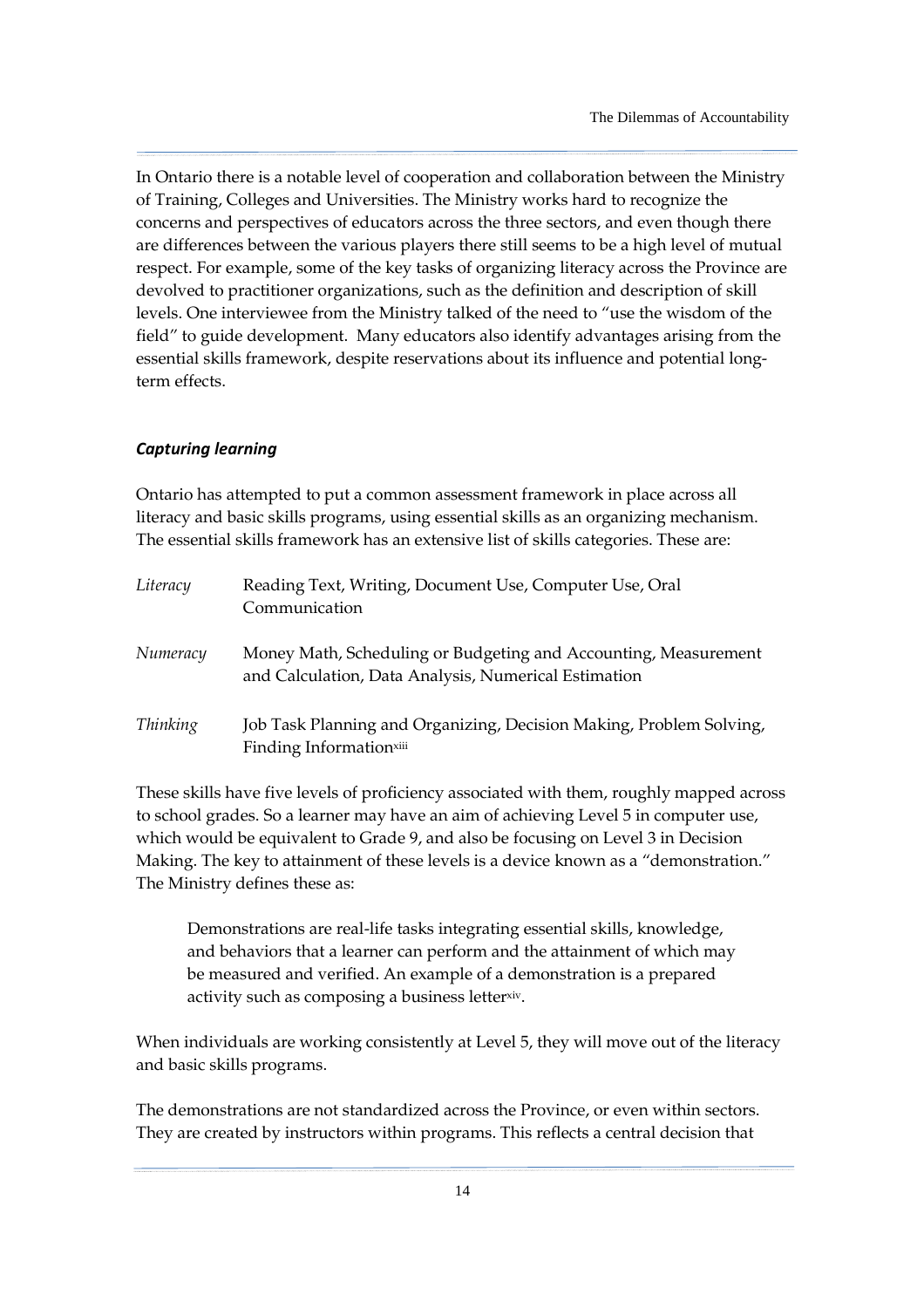standardized demonstrations would not be desirable or practical, as well as the difficulty of matching demonstrations for, say, Francophone and Anglophone learners.

Time spent with a program in Toronto suggests that many educators have their own approach to assessment at the time of intake and for reviewing progress. The program I visited worked with learners at the lowest levels of the scale, and had developed an extremely effective intake assessment that included light touch testing along with biographical data. The intake interview could take up to three hours with some learners, but the program administrator saw the intake interview as a means of engaging the learner and getting them comfortable, as well as collecting essential information. This example of good practice suggests that the "official" data collection is only one layer of the assessment practices in Ontario.

### Capturing quality

Program quality is a significant concern in Ontario, and the Ministry is concerned with three aspects of this: efficiency, effectiveness, and learner satisfaction<sup>xv</sup>. The number of learners attaining each of the desired outcomes is considered to be a key indicator at the program level. Since 2001 there have been substantial moves towards the implementation of an online Continuous Improvement Performance Management System, which would collate learner attainment across the field. The initiative has reached the point of training practitioners on the system.

The key principle behind accountability in Ontario is the notion of learner skill attainment, with agencies responsible to deliver a goal-directed and learner-centered program. It seems unclear how this is currently evaluated, however, since the measures tend to prioritize efficiency over other values. This is reinforced to some degree by the funding structures for community-based organizations, which allocate support on the basis of contact hours.

The Ministry is aware of these difficulties, and working at a way to emphasize "transition-readiness" as a key measure. This means that programs would be expected to demonstrate that they had managed to get a certain number of learners ready for further study, employment or independence. The sophistication of the Ministry is shown by the fact that they do not expect the programs to demonstrate that these transitions have been made, which is out of their hands, but that programs have assisted individuals to be ready for the transitions.

### Key issues

The first challenge pervades the Ontario approach, and that is the use of assessment data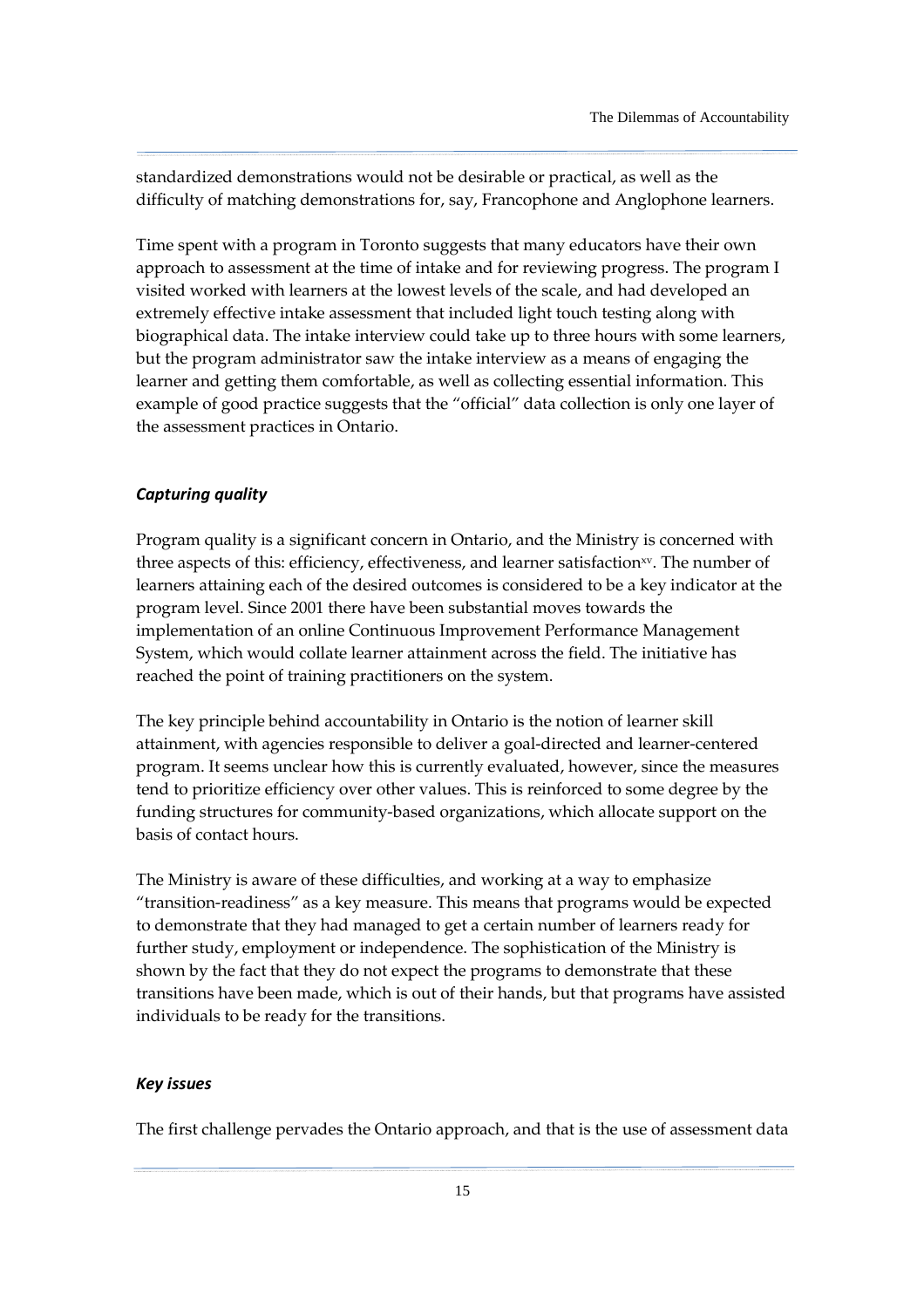as accountability data. If Figure 1 were re-drawn to reflect the current situation in Ontario the two circles would overlap very significantly. For example, in the Common Assessment document, two purposes of assessment out of four are "developing or improving the learning program" and "demonstrating accountability" (p.2). All the players in literacy and basic skills acknowledge concerns with this issue, but also recognize the difficulty of moving away from the linkage.

The Ontario assessment systems also tend to be extremely labor intensive, especially for smaller programs, who are having to maintain quite complex information management systems with limited resources. This is less of an issue for organizations such as colleges, which already have a well-constructed infrastructure in place for exactly this type of information management. There is a concern about the volume of data programs are being asked to produce and whether this data is actually being used in an informative and effective way.

One key vulnerability of the Ontario system, with its reliance on demonstrations, is the skill level of practitioners. In common with most jurisdictions, Ontario's adult literacy educators are generally part-time employees with limited access to the professional development needed to ensure confident and accurate engagement with learner assessment. In some cases this can lead to an over-reliance on the standardized tools that are available, even if their match to the learning aims is not perfect.

It is also important to acknowledge that while the essential skills framework has brought benefits to the field, there are also concerns. While essential skills documents identify "work, learning, life" as their areas of application, the system is strongly reflective of employment-based activities and values. The political value of the economically embedded approach is undoubted; what is less clear is who has been excluded by this emphasis, and whose learning may have been devalued.

#### Future developments

Given the history of intense interest and investment in the literacy and basic skills sector in Ontario, it would be surprising if systems did not continue to develop at a rapid rate. The absorption of the sector into Employment Ontario is troubling to some commentators, who see this as an indicator of ever-strengthening ties to work related outcomes. As yet, there is little way to know how this will affect the literacy provision in the province.

In the near future it seems likely that program-level evaluation will be tied more tightly to more-detailed forms of learning evaluation. Rather than levels, for example, it might be possible to create a scale of some sort to capture the smaller increments of learning produced by programs. If a Level within the current framework is equivalent to two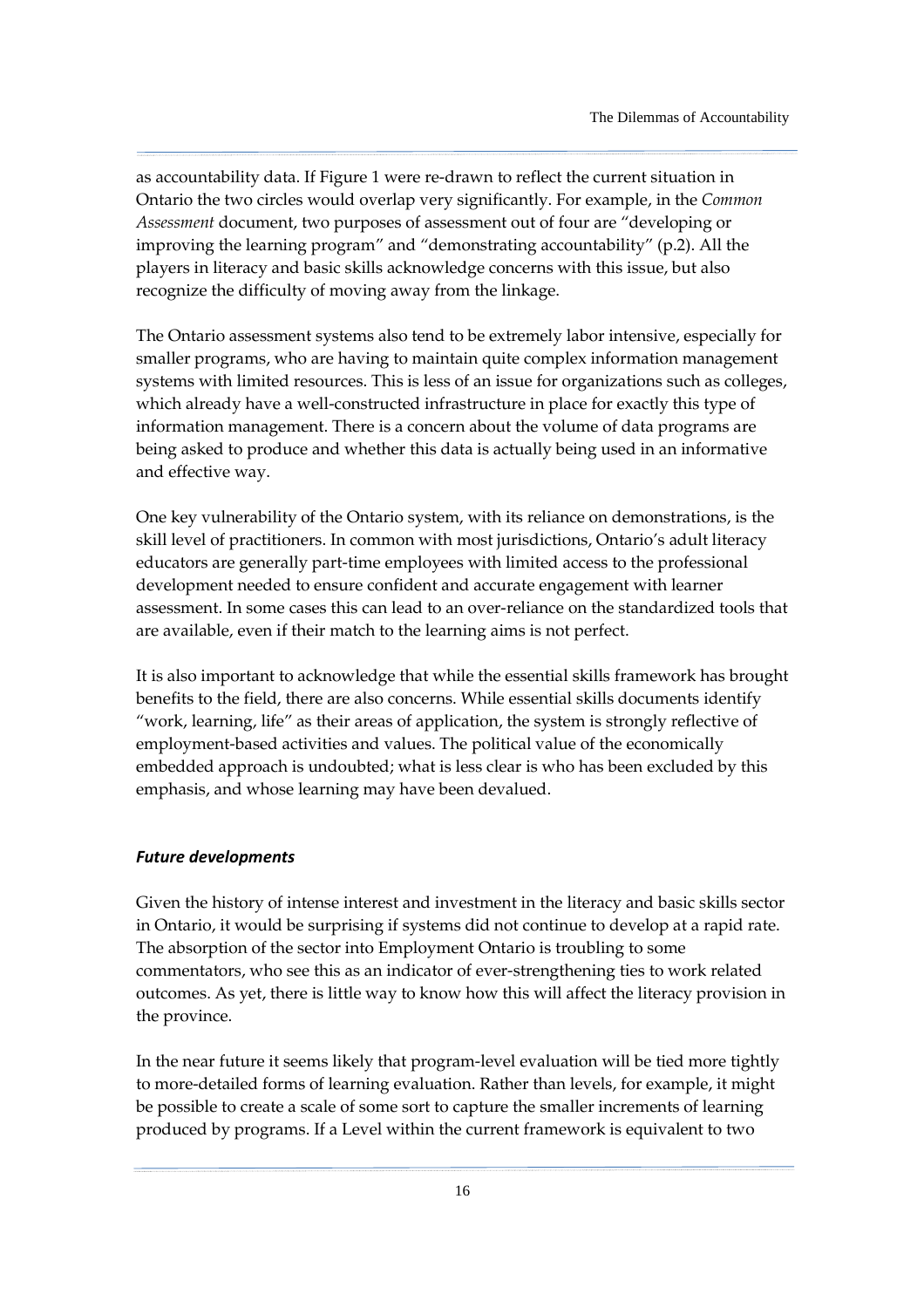grades, it is going to take a long time for a learner (and program) to demonstrate that level of attainment in a two hour-per-week program. Assessment with more discrimination might allow learners and programs to claim more success and demonstrate more effectiveness.

The development of online training for literacy instructors by Community Literacy of Ontario and their partners is a very positive development, and will hopefully lead to enhanced and expanded knowledge of the practices and issues of literacy and basic skills across the province.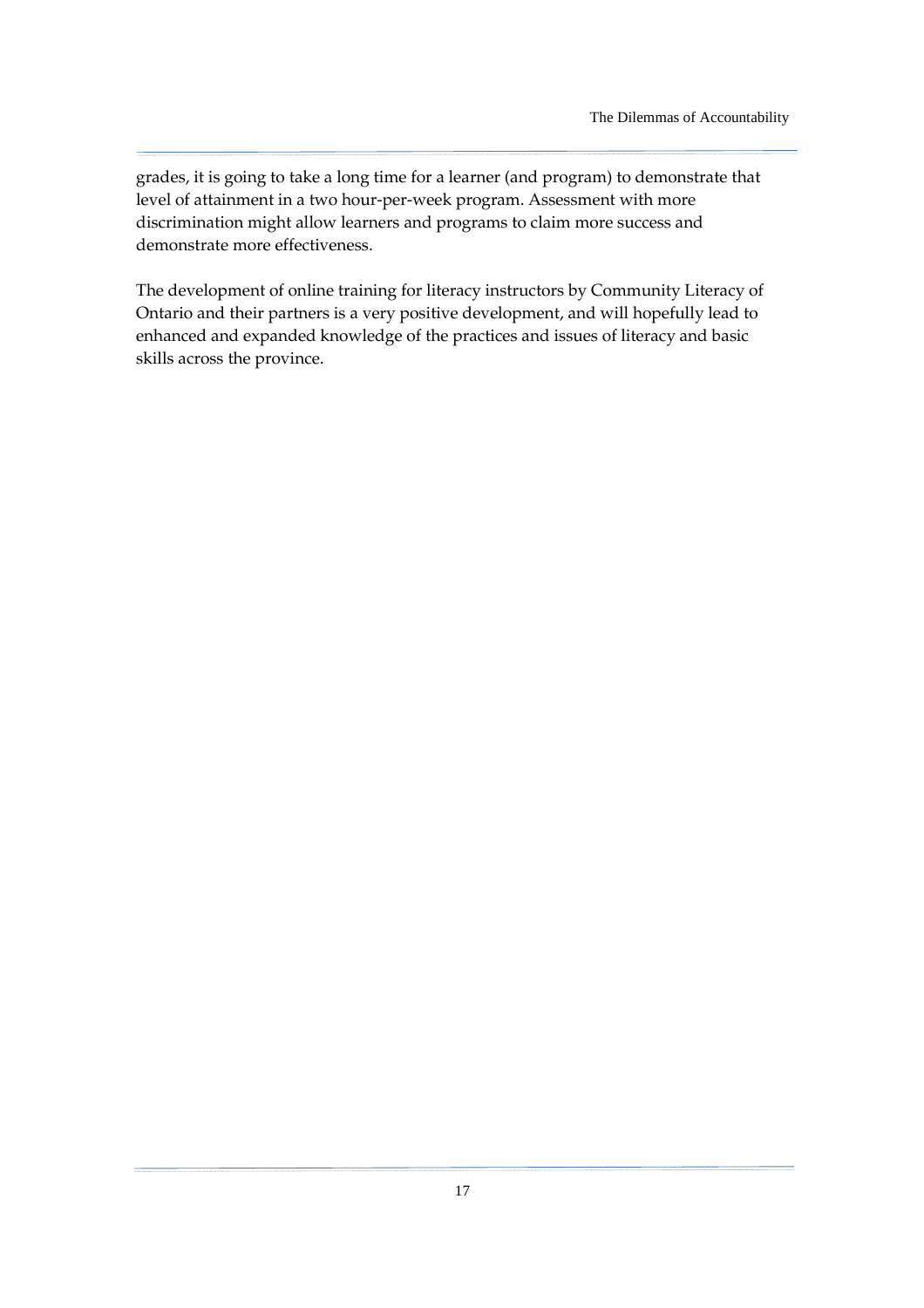### <span id="page-23-0"></span>Case Study 2: British Columbia

The second provincial case study offers a different set of characteristics from Ontario, but many similar issues are being addressed. The will to create an overarching framework for adult (and initial) literacy in British Columbia is relatively recent, and so many of the tensions identified in Ontario are still in the early stages of resolution in BC.

### **Background**

A step change in BC literacy programs occurred in 2007. Previous to this government supported programs had been funded and managed mainly through the Ministry of Advanced Education and Labour Market Development, the ministry responsible for colleges, universities, apprenticeships, and similar programs. These programs were, in theory at least, tied to labour market development. The Ministry of Education had supported school-based upgrading programs. In 2007, however, the provincial government launched an initiative called ReadNowBC based in the Ministry of Education<sup>xvi</sup>. ReadNowBC takes a lifelong learning approach to literacy, with school districts identified as key players in the development of district literacy plans in conjunction with community based organizations. While Advanced Education is recognized as the lead agency for adult literacy, there is inevitably some overlap between the two ministries.

Advanced Education responded to the ReadNowBC initiative by producing the Adult Opportunities Action Planxvii of 2007. This plan has three goals: reduced barriers and increased participation, improved literacy rates for key populations, and coordinated, quality programs that produce results. There are five success indicators for the action plan as a whole:

- the number of learners, courses and programs taken, and instructional hours
- literacy rates for key populations
- overall literacy rates for the province
- average literacy score will improve
- increase in people moving from level 1 to level 2 (on the 5 level IALSS scale)

Interestingly, the plan explicitly defines literacy as Level 3 in the International Literacy and Skills Survey, roughly equal to high school graduation. This reflects growing interest in converting the IALSS test from a way to estimate population skill levels to an individual performance measure. In addition, there is an intention to link benchmarks to workplace essential skills, though it is not yet clear how essential skills will be defined and what this linkage will look like.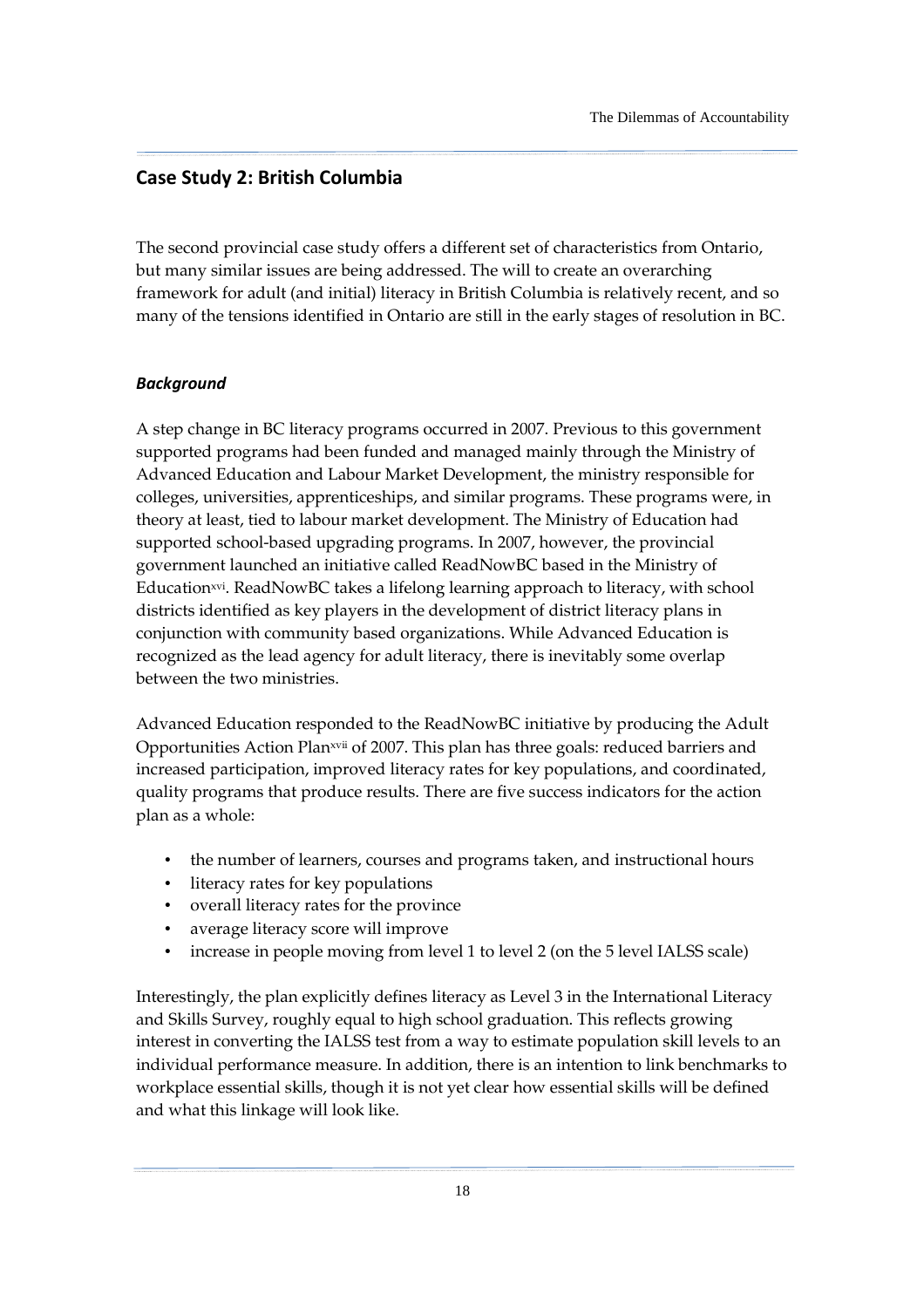BC has three modes of provision: school boards, community-based organizations, and the post-secondary sector. The relationship between these modes is not always as strong as it could be, even though instructors often move between the different venues. It is probably fair to say that the relationship between community-based organizations and the province has not always been easy. Community organizations have had a strong presence in BC, but see the ministry as operating in a top-down manner. Advanced Education has a Community Adult Literacy Program to fund community-based organizations in partnership with post-secondary institutions<sup>xviii</sup>. Since 2008, the province's Regional Literacy Coordinators are fulltime faculty positions located in each of the 16 post-secondary institutions that provide fundamental adult literacy programs.. There is potential to view these policies as a way to bring the community organizations more clearly into the provincial framework.

BC has a history of workplace literacy that is recognized across Canada. There has been less support for these programs in recent years, and even though the essential skills frameworks would be directly beneficial to workplace literacy the province appears to have become less interested in supporting them.

### Capturing learning

The area of learning assessment has had a great deal of attention in BC. The Ministry of Education has developed a set of literacy indicators called the BC Performance Standards, which sets out to provide schools with a common framework<sup>xix</sup>. The standards are complex and detailed, and well designed for use in a school setting. While there is little expectation that these standards are directly relevant to adult literacy, they form a backdrop against which adult literacy assessments are developed.

Literacy BC and LiteracyNow, part of 2010LegaciesNow Society, joined forces with the Ministry of Advanced Education to create a proposal for a set of benchmarks $\alpha$  for community-based literacy programs. Very importantly, the proposal clearly identified the need for training to support the implementation of the benchmarks. The benchmarks were applied fully for the first time in 2008-2009. They are competency based, and break broad domains such as "reading" down into four levels of three functional components. These components are: analyze, interpret, and monitor. As an example, the highest level of monitoring involves asking questions when unable to understand text or graphic material and initiating strategies to assist comprehension and decoding.

The overall tone of the benchmarks reflects the philosophy lying behind them. They clearly promote critical engagement with literacy suggesting the need, for example, to "identify propaganda in popular media." This reflects the value-based perspective the developers of the benchmarks wanted to incorporate. There is more work to be done on the benchmarks, primarily around the development of tools to discriminate reliably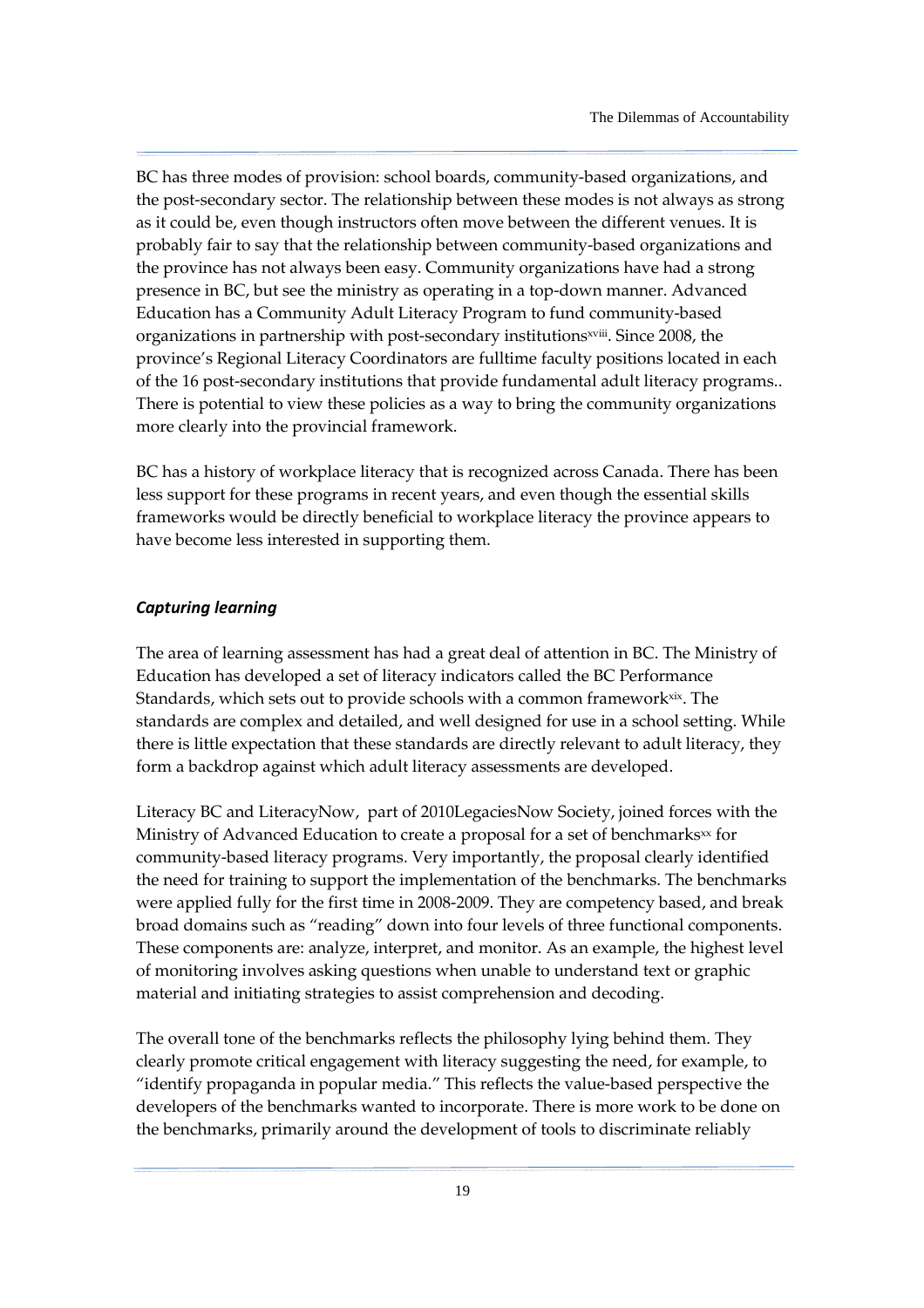between the levels and the need to link the levels to instructional strategies. Overall, the benchmarks are not too different, in conception or execution, from the Performance Standards despite the difference in underpinning philosophy and educational contexts.

 Post-secondary and school district based programs have engaged less directly in the process of developing the benchmarks. Post-secondary institutions have had an outcome framework in place for many years, and this was adopted by the school boards in the late 1990s. It is based on a concept referred to as "Adult Literacy Fundamental English" described in some detail in the articulation handbook<sup>xxi</sup>. In effect this is a third matrix of benchmarks for learner assessment.

#### Capturing quality

The principle that what happens in the field should be decided in the field has led the community-based literacy sector to become involved in the process of program evaluation and accountability. Over the last three years RiPAL-BC and LiteracyBC have conducted a project called From the Ground Up, which used participatory research methods to develop accountability strategies. Currently, a few of the tools that have been created are available for review.

One of the principles of the From the Ground Up approach is that there are three levels of accountability data: assessment of individual learners, evaluation of individual programs, and macro analysis of program effectivenessxxii. The existing documents emphasize different aspects of these three levels. For example, the approach developed by the Carnegie Learning Centre is focused strongly on the environment for learning provided by the program and the effectiveness of engagement strategies for hard to reach learners.

Again the colleges and the school boards have their own accountability structures consistent with sectoral practices. The available informationxxiii tends to suggest that college courses are remarkably effective in supporting learners to move to employment or further study, but it has to be remembered that literacy learners in colleges are a different population from literacy learners in the community, often entering programs with employment expectations.

#### Key issues

This review suggests that one of the most pressing issues for BC is a lack of crosssectoral co-ordination. There is a degree of redundancy in the adult literacy systems that arises from historical relationships rather than from the functional requirements of the present adult literacy system. To some extent this redundancy is fed by a degree of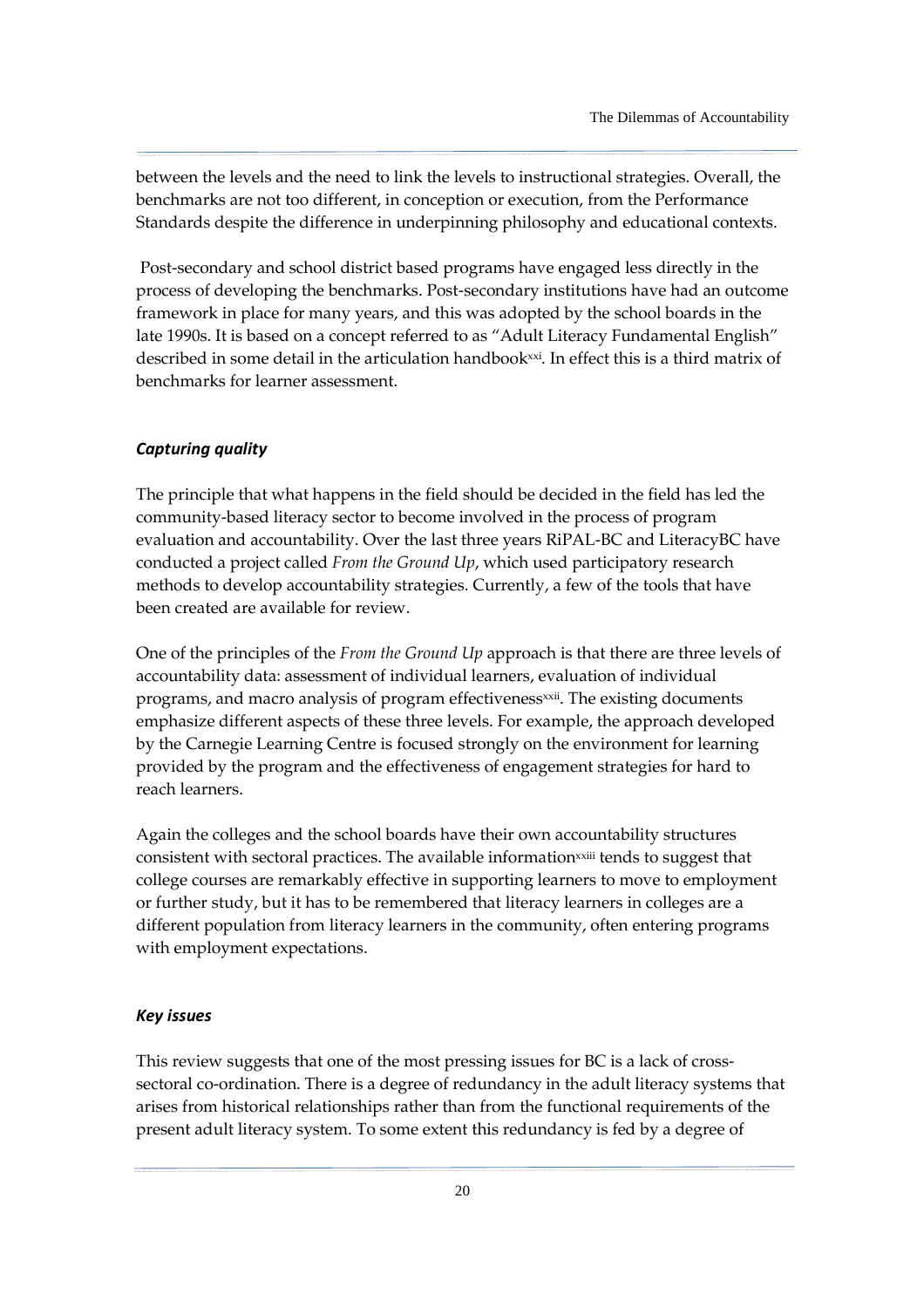mistrust between different sectors, which encourages each delivery mode to create its own frameworks. The problem is not the degree of diversity in the systems, which is only to be expected in a diverse province, but the complexity of the overlapping processes. For example, the From the Ground Up framework of program quality does not appear to feed into the Community Adult Literacy Program. This makes it necessary for effective literacy workers to know about multiple frameworks of practice, assessment, and accountability.

The literacy community in BC share a principled and value-based stance towards their work. They are committed to learner engagement and retention, and wary of processes that might encourage the field to focus primarily on higher level learners. This is an important orientation that must not be lost. However, it does not encourage the development of clear reporting mechanisms, on either individual or program level, in the quantitative terms valued by current government. It appears that it would be extremely helpful to have continuing discussions regarding exactly what the expectations of different types of programs are, and how they can best be demonstrated.

### Future developments

The ReadNow policy is likely to be strongly influential over the next few years. The idea of area-based literacy co-ordination with all of the interested organizations involved is an ambitious one given the current situation, but could be an extremely positive development as long as the best-resourced partners do not dominate the discussion.

It seems likely that the need for an evidence-based accountability system to demonstrate program quality will not go away. The challenge will be developing such a system without losing the most valuable aspects of community-based provision, including responsiveness and locality. The various frameworks are an important step in the right direction here, but there is a need to develop a shared set of principles and values around literacy provision in the province. Once these are in place, the factors that make for a good program should emerge.

BC has a remarkable opportunity to make progress in literacy with the LiteracyNow framework, funded by the 2010 Olympic legacy. However, this support will be available for a limited time and it is necessary to use it in a strategic and focused way over the next few years.

There remains a perception in BC that the intensity of development over the last few years will not be backed up by an explicit commitment to funding the field sufficiently and consistently. In many ways, this will be the test of the province's real understanding of the issues of adult literacy.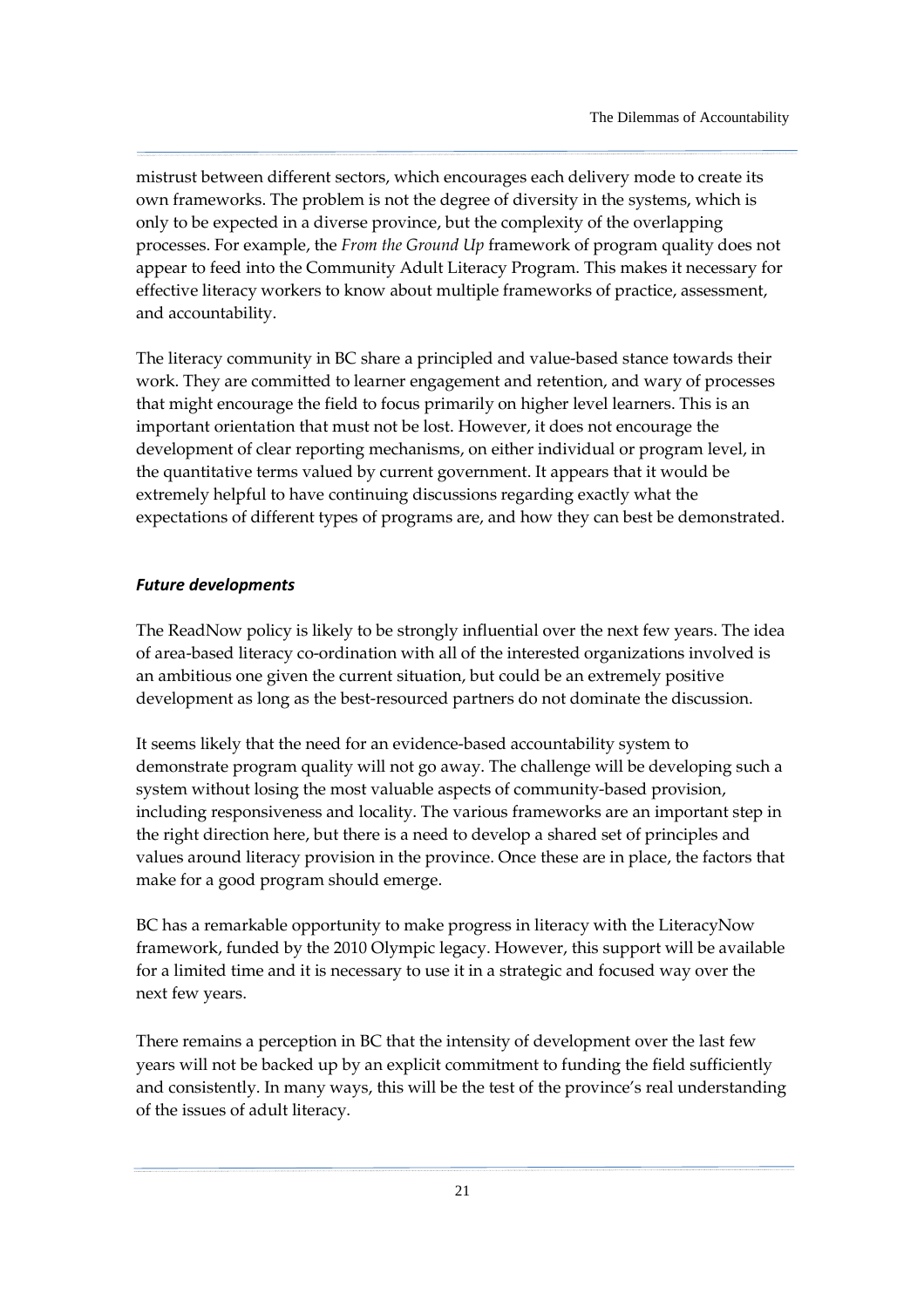### <span id="page-27-0"></span>Case Study 3: Scotland

The Scottish adult literacy and numeracy (ALN) system is an interesting one to include in a comparative study of this kind. Unlike England, which has developed a test driven and vocationally focused system based mainly in colleges, Scotland has taken the idea of literacy education as a social good very seriously. This has significant implications for the way learning is conceived and measured, as well as the way program quality is supported. The Scottish system is the most learner-centered case in this report, and the most reflective of a social practices view of literacy.

### Background

Scottish education has always been separate from education in England, but the establishment of the Scottish parliament in 1999 created an opportunity for that distinctiveness to be underlined. The Scottish government created at that time were Labour, and further left than the UK variety. They saw "social inclusion" as a priority in tackling Scotland's substantial poverty issues, meaning that people marginalized by education, employment, health and housing would be provided with supports to reduce that marginalization. Adult literacy and numeracy education was seen as a key strategy in achieving these aims.

The foundational policy document in establishing the direction of the Scottish system was the Adult Literacy and Numeracy in Scotland (ALNIS)xxiv report of 2001. This report was written by a small committee who were familiar with the work of New Literacy Studies theorists at the University of Lancaster. New Literacy Studies promotes the notion that literacy is not a set of stand alone skills, but a range of social practices used by different people in different ways in different contexts. This radical relativism implies that literacy cannot be set up as a single scale against which people's skills can be tested, but must be seen as highly diverse and contextualized. There is a clear statement of the authors' philosophy early in ALNIS:

Literacy and numeracy are skills whose sufficiency may only be judged within a specific social, cultural, economic or political context. Our own definition, which received strong support in the consultation process, tries to take account of this:

The ability to read, write and use numeracy, to handle information, to express ideas and opinions, to make decisions and solve problems, as family members, workers, citizens and lifelong learners. (p.7)

This is clearly a very broad definition of literacy, yet it has been implemented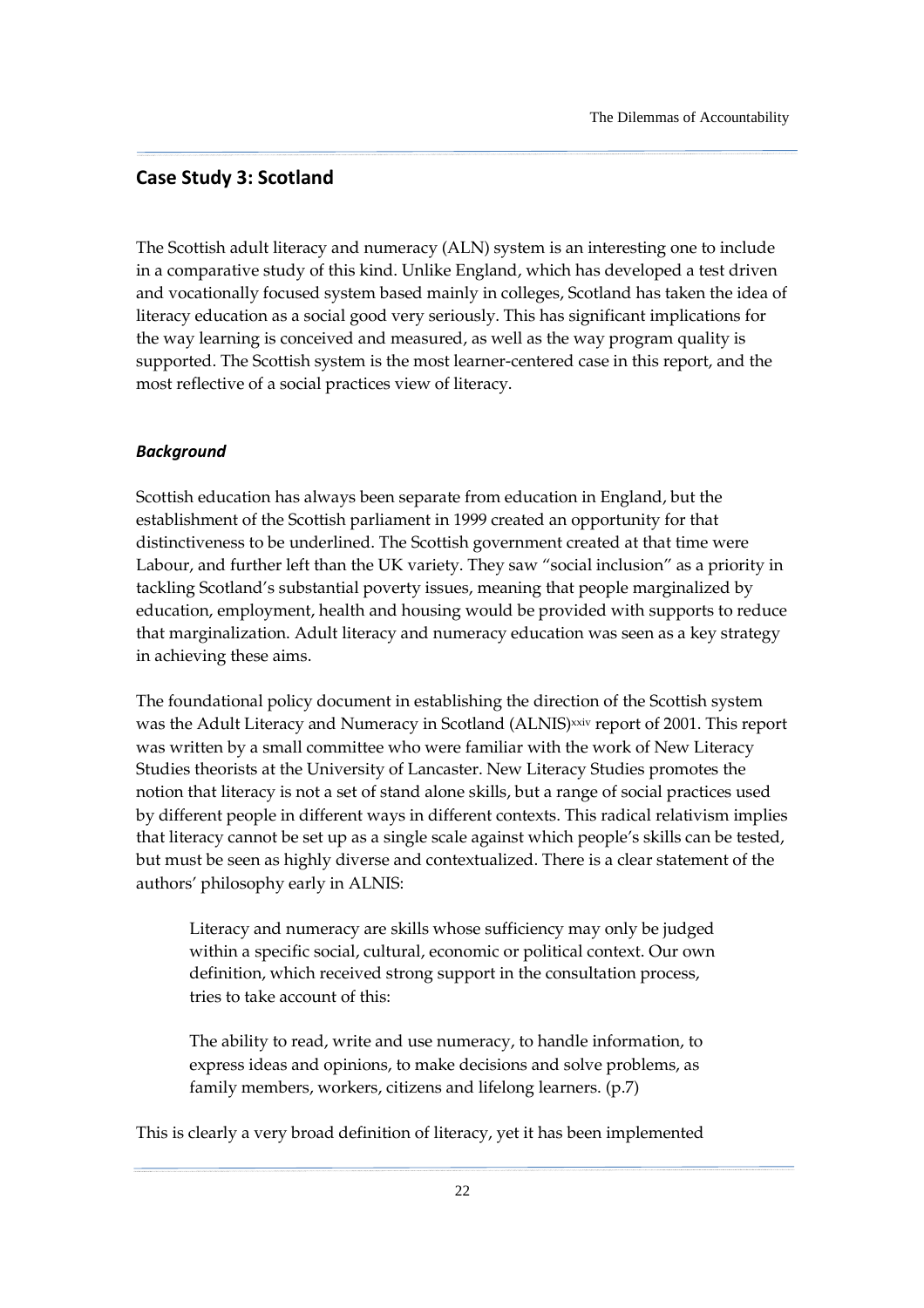consistently throughout the last eight years. Adult literacy and numeracy in Scotland is delivered through 32 literacy partnerships including colleges, local authority programs, and non-profit organizations such as the Workers' Education Association. This is a complex framework for a small country of 4.5 million people. It is pulled together to some extent by a branch of the Scottish Government called Learning Connections, who have the job of supporting the partnerships in their work through research, training and ongoing consultation.

In 2005, a curriculum framework<sup>xxv</sup> was created for adult literacy and numeracy as a resource to support the work of these partnerships. It proved quite difficult to find a way to show what a high quality curriculum would look like without losing some of the highly prized learner-centered philosophy, but the document focused usefully on the process of creating curriculum rather than what the content should be. The partnerships received some training on the use of the curriculum, though it is still not clear how widely it is applied. The curriculum included a device known as the "curriculum wheel," which has proven popular with practitioners and is beginning to gain ground with learners as a way to consider their aims in a visual form.

### Capturing learning

Teaching and learning within adult literacy programs in Scotland is based on Individual Learning Plans negotiated between learners and tutors or intake workers. The idea is that learners enter the program because of a perceived need to strengthen particular social practices of literacy, and are able to identify what they need to do to fulfill that need. The Individual Learning Plan could include specific aims such as "learn to use semicolons;" equally it could be extremely broad, such as "improve spelling." The role of the worker involved in preparation of the plans is to help with setting clear, attainable but significant aims.

There are currently no formal tests built into the Scottish adult literacy and numeracy system at all, and learners do not have to be working towards any particular credential. The common means of assessment across the system is completion of the individual learning plans, which are reviewed periodically. The program is considered a success if learners attain the goals they define for themselves.

Some learners do end up attaining qualifications on the Scottish Credit and Qualifications Framework. This framework is designed to span all sectors of learning by mapping school, academic and vocational awards onto a single scale. It is designed to be extremely open and recognize many ways of demonstrating mastery of a particular subject at a particular level. Literacy learners who achieve these qualifications are largely learners within the college sector. Community-based provision, whether from a local organization or a local authority, generally has less experience with credentialing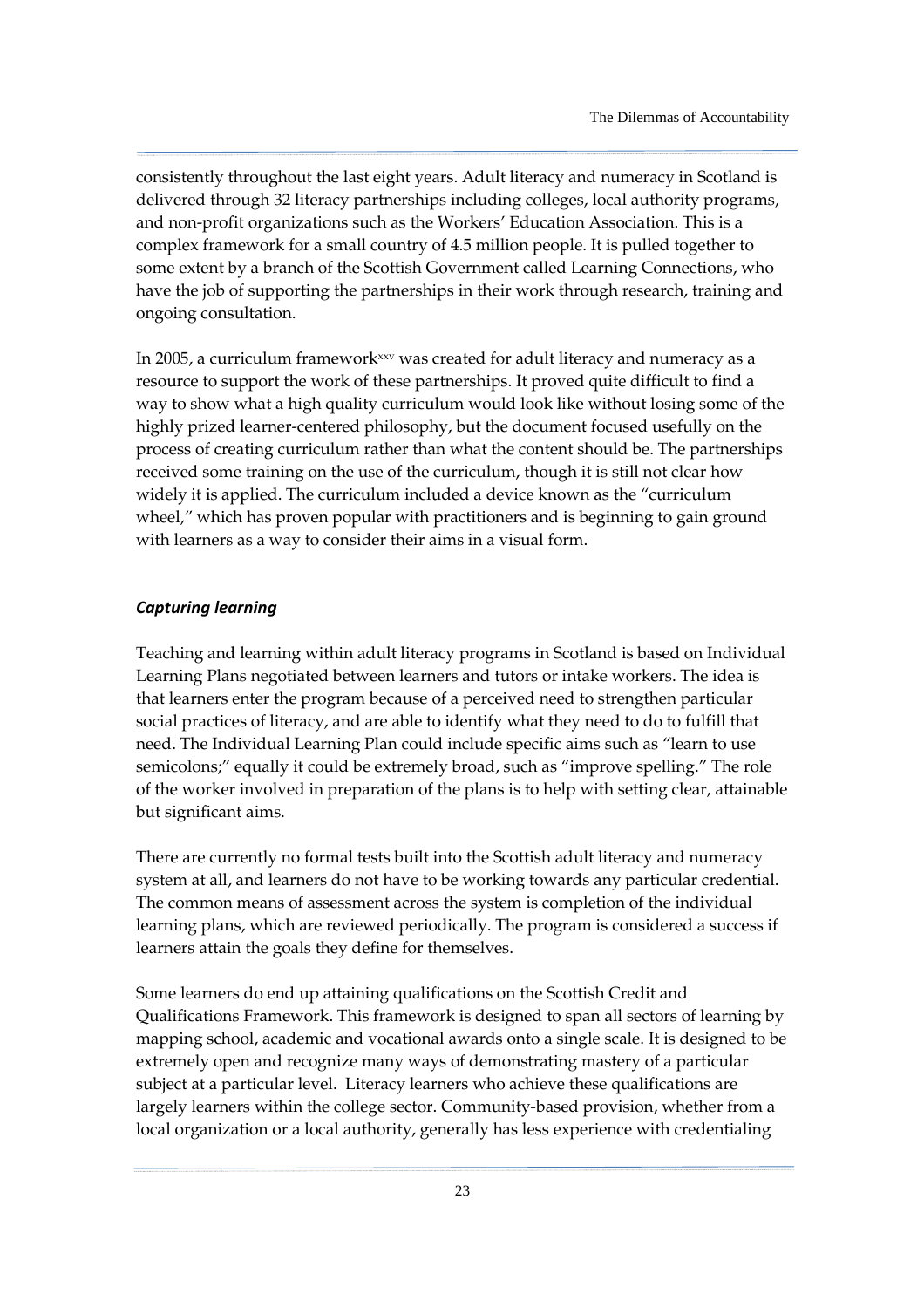and tends to be less interested in promoting it due to a historical commitment to open access programming.

### Capturing quality

Every year each of the funded literacy programs, through their local authority, provides a monitoring report to Learning Connections on its activities. These reports include some recognition of the number of individual learning plans completed, but focus far more strongly on the way adult literacy and numeracy education is provided in that area than on the outcomes in terms of learner progress. In other words, there is considerably more emphasis on the inputs rather than the outputs of the system.

In some ways this makes sense, since Learning Connections does not have the remit to evaluate the system and make changes. However, it does leave a vacuum regarding the responsibility of ensuring that the system is effective and efficient. Her Majesty's Inspectors of Education (HMIe) look at the system in some detail every few years, but this does not provided the short-term guidance that might be useful to educators and administrators. Given the enormously complex and costly evaluation procedures applied to schooling, further, and higher education in Scotland the lack of monitoring is an anomaly.

#### Key issues

In Scotland deliberate choices have been made about what adult literacy and numeracy education should value, and generally this has emphasized openness and diversity. There is a clearly theorized background for this approach, and a tendency for people in other parts of the world to look upon it with some envy. This is particularly true in England, where practitioners can feel very constrained by the tight curriculum and obligatory testing.

Recent practitioner based research<sup>xxvi</sup>, however, has highlighted some of the challenges of using individual learning plans as a means of assessment. These include the need for highly skilled staff to write them and put them into practice, the huge variety of practices across the partnerships (even between partners in the same area), and the tendency for learners not to feel any ownership of the plans. There is also the theoretical question of whether any group of learners can realistically assess what they do not know, and what the priorities for learning should be.

In a report published in 2005, HMIexxvii are strongly supportive of the Scottish approach, especially regarding the confidence and engagement of learners. They do sound a cautionary note about assessment: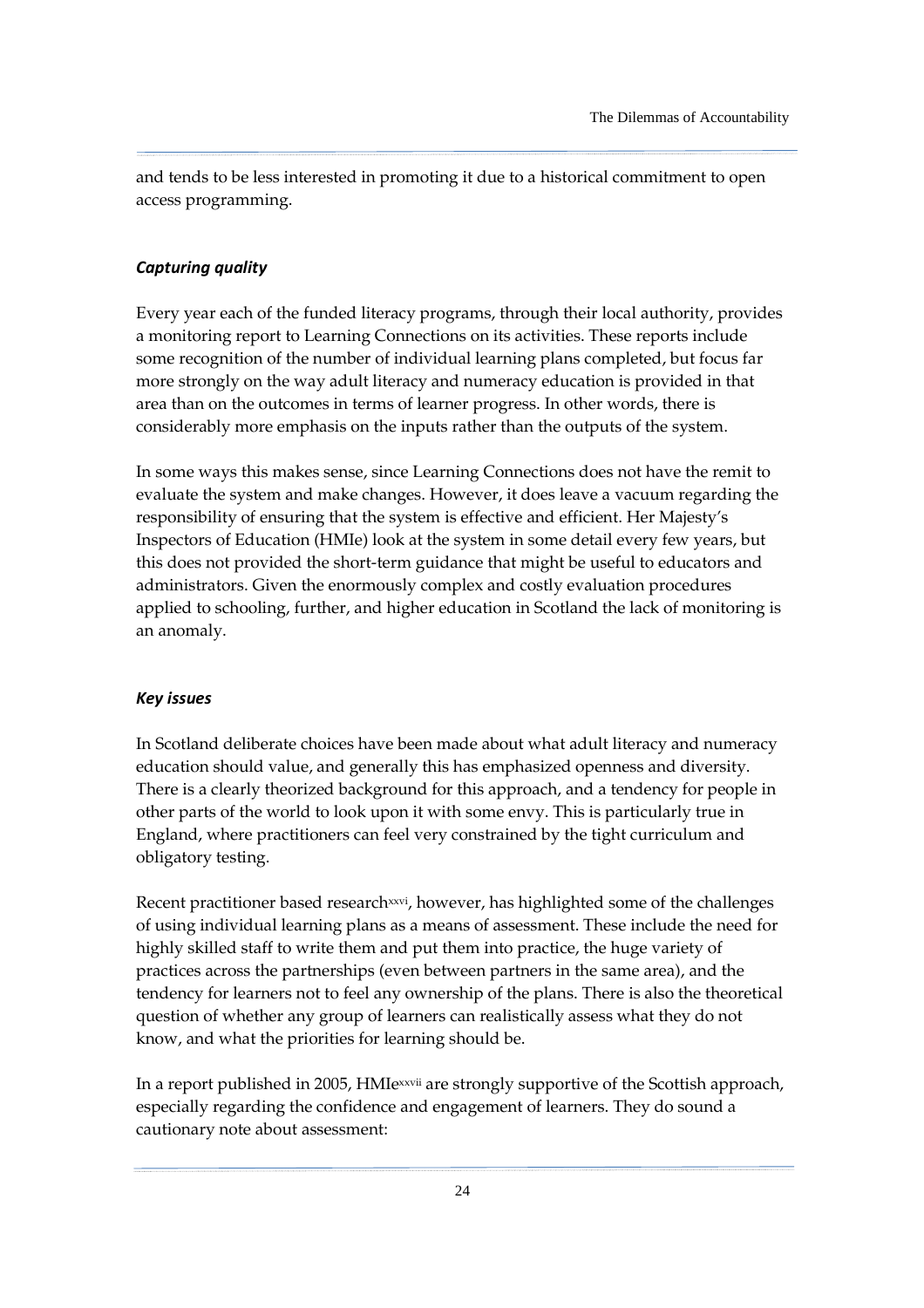Assessment arrangements were generally inadequate for monitoring progress, assessing achievement and tracking learners including those who progressed into award-bearing programs and further study. There were too few structured opportunities for learners to progress into award-bearing programs where this was appropriate . . . Arrangements for the initial assessment of learners' needs involved initial interviews or other structured processes. However, in the majority of cases, arrangements were not fully effective. (p. v)

In the language of the Inspectorate, these are very strong criticisms.

The framework established by the Adult Literacy and Numeracy In Scotland document is due for review, and a great deal of evidence has been collected about the strengths and weaknesses of the approach. Within the evidencexxviii there are a number of interesting comments. Stakeholders (professionals) were described as having the perspective that: "monitoring and evaluation mechanisms are felt to require further review, in order to retain compatibility with the Social Practice model and so promote a learner-led focus" (p. 7). This can be read this as identifying the contradiction between instructional needs and systemic needs for data on progress and program quality.

Interestingly in the same document, it states that the "main benefit of learning noted by learners was heightened confidence which encourages them to take on new life experiences and further learning" (p. 8). While this may fit well with the experiences of many literacy instructors, there is surely some cause for concern that learners are not identifying increased engagement with texts as the main effect of literacy instruction. Confidence, though it is key to an individual's success, could potentially be dismissed as a soft skill.

The evidence suggests that while the Scottish system is very open and flexible, as well as strongly learner-centered, the approach is less useful for understanding learning outcomes at either the individual or program level. It is conceivable that these shortcomings could be addressed if instructors were trained in a systematic approach to data collection, but the part-time nature of the workforce, along with very high staff turnover, makes this unlikely. Addressing this challenge would require considerable care and potentially some degree of compromise of social practice principles.

The Scottish approach to assessment and accountability is systematic to the degree that it is driven by a shared set of values, but seems to fail to provide many of the benefits of other systems, such as clear lines of accountability. This situation has considerable philosophic support in Scotland, but runs the risk of creating an "accountability vacuum" into which potentially undesirable mechanisms may leak.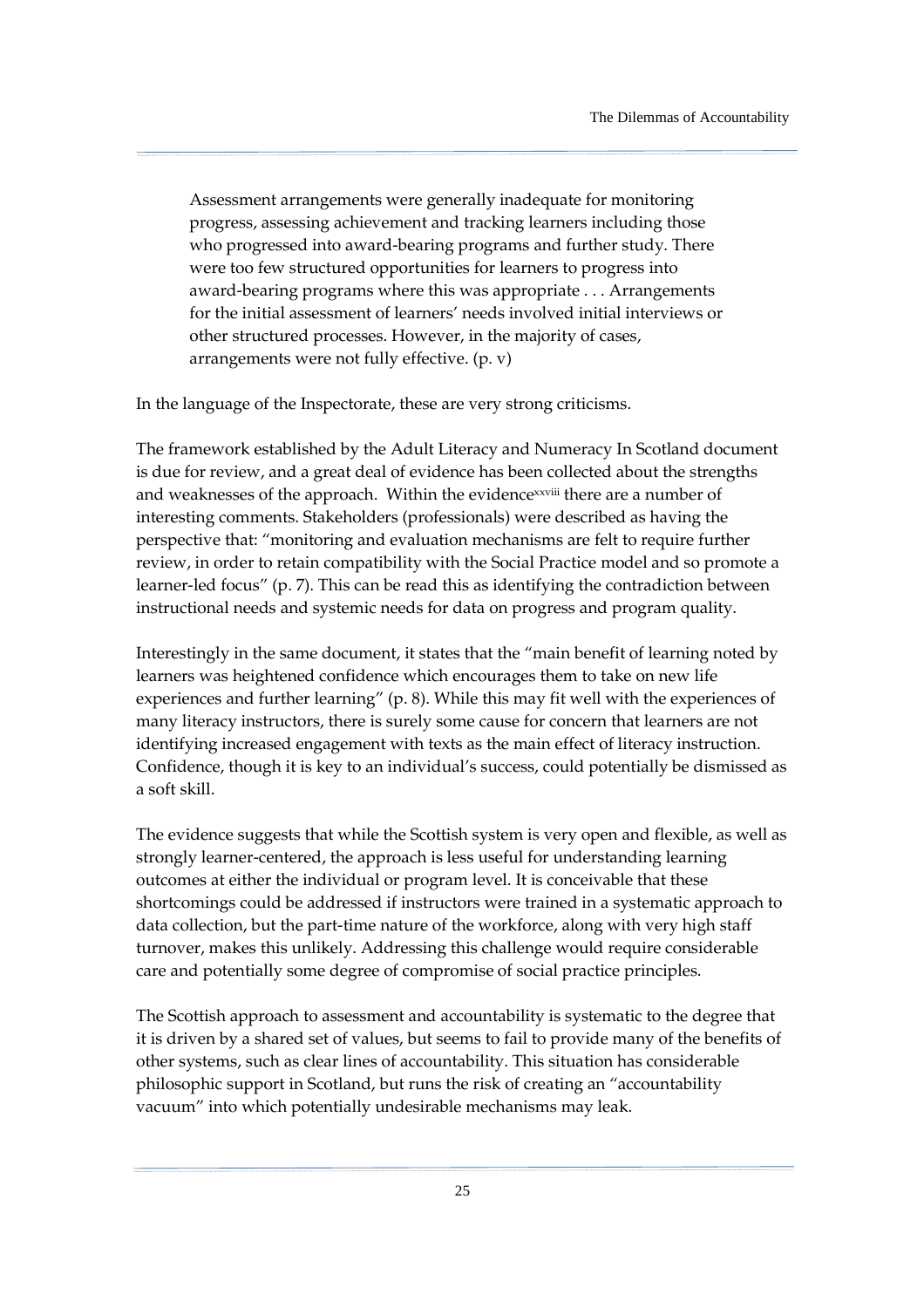#### Future developments

In 2007 the Scottish Government changed, and is now dominated by the Scottish Nationalist Party. This party has taken quite a different approach to social programs generally and adult literacy and numeracy in particular. There has been a move to managing funding of local authorities by what are called single outcome agreements—in other words a single outcome is seen as an indicator of quality, and the means of reaching that indicator is left to the local authority. In the case of literacy, the key indicator is the proportion of adults with skills at less than Level Four on the Scottish Skills and Qualifications Framework. According to the available information the proportion of the population with skills below Level Four has dropped from 20% in 2001 to 13.8% in 2008. Since adult literacy and numeracy education ends at Level Three this could be seen as demonstrating the effectiveness of programs and creating a strong argument for their continued support. The Scottish Government is currently funding a re-run of the 1996 International Adult Literacy Survey to establish baseline population levels of literacy use.

These developments could make the continuation of the social practices approach very difficult. Individual Learning Plans are not really sufficient to address the data needs of these type of broad outcomes, and it is likely that they will be supplemented or replaced at some point. It is not yet clear what form the new approaches will take.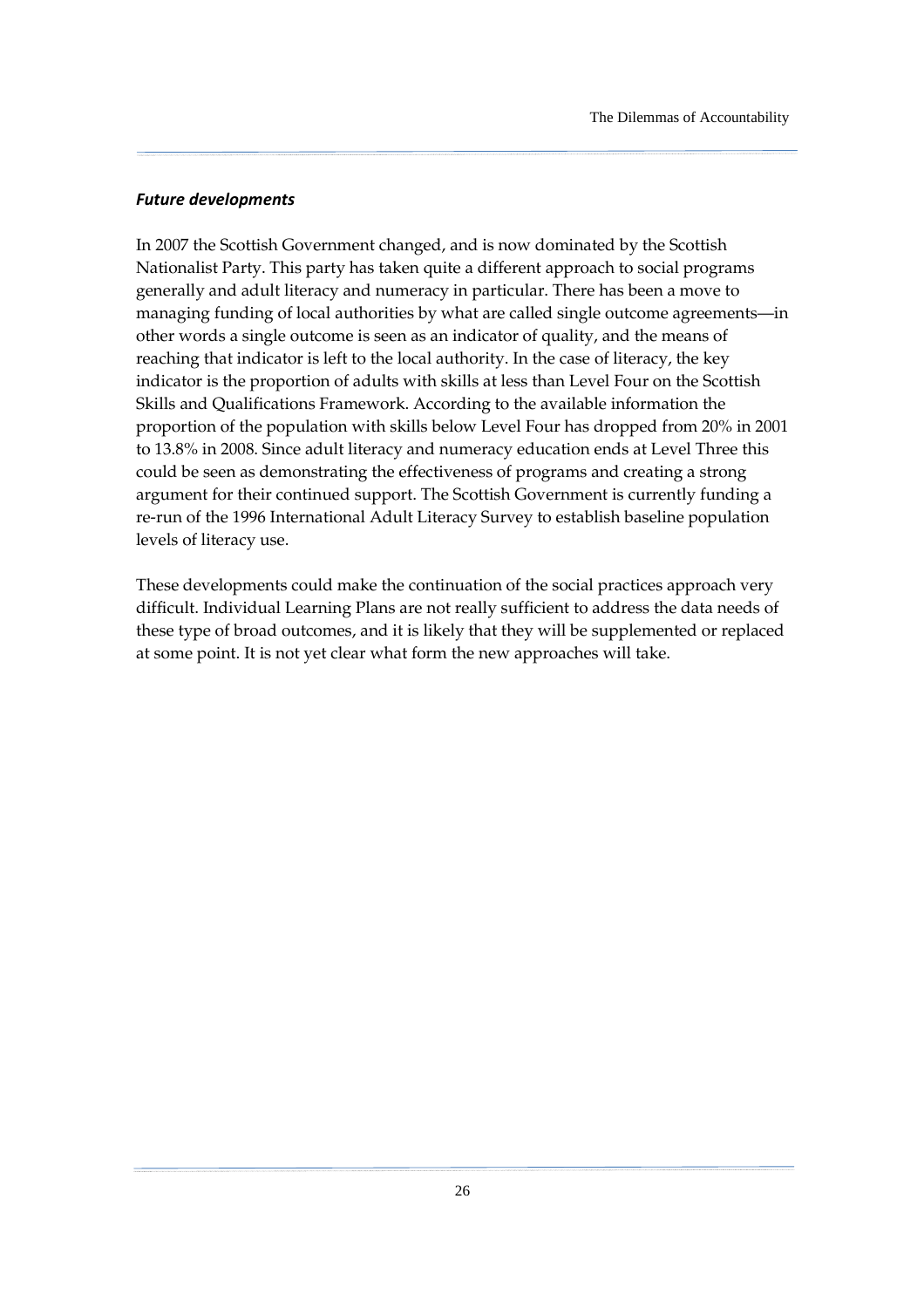### <span id="page-32-0"></span>Findings and Implications

The aim of this project has been to pull together what has been learned about building accountability systems in adult literacy in British Columbia, Ontario and Scotland. Hopefully, some of the description and insights will be useful to people working in these and other jurisdictions. The findings collate the information from interviews, documentary review, previous research, and informal commentary by people involved in the field.

The findings are presented in three sections, dealing with systemic issues, how accountability mechanisms should be designed, and working with data. Wherever possible the findings reflect experience in all three jurisdictions and are selected to represent common concerns.

### Systemic issues

These issues are top level concerns, to do with the way accountability could be conceptualized and implemented.

### The expected outcomes for adult literacy programs need to be laid out clearly.

Adult literacy education often has a huge number of expectations attached to it, such as engaging marginalized groups in education, providing language instruction to people who have moved beyond English as a Second Language, finding work for participants, or community development. It is not feasible for any one program to meet all of these outcomes. While adult literacy programs may well be a gateway to many of these outcomes, they should not be held responsible for them.

The exact outcome of literacy programs will tend to be contextual. For some programs in some sites it may be largely about employment, in others it may be educational engagement. Nonetheless, there is a need for clearly negotiated outcomes between funders and programs, including a degree of reciprocity to ensure that programs have the resources they need to fulfill the expectations.

### Lack of a systematic approach to accountability leaves adult literacy exposed.

Since the development of outcomes based management in the public sector, any program that lacks a clear rationale and a well developed logic model is in a vulnerable position. At the same time, it is important not to over-claim what literacy education can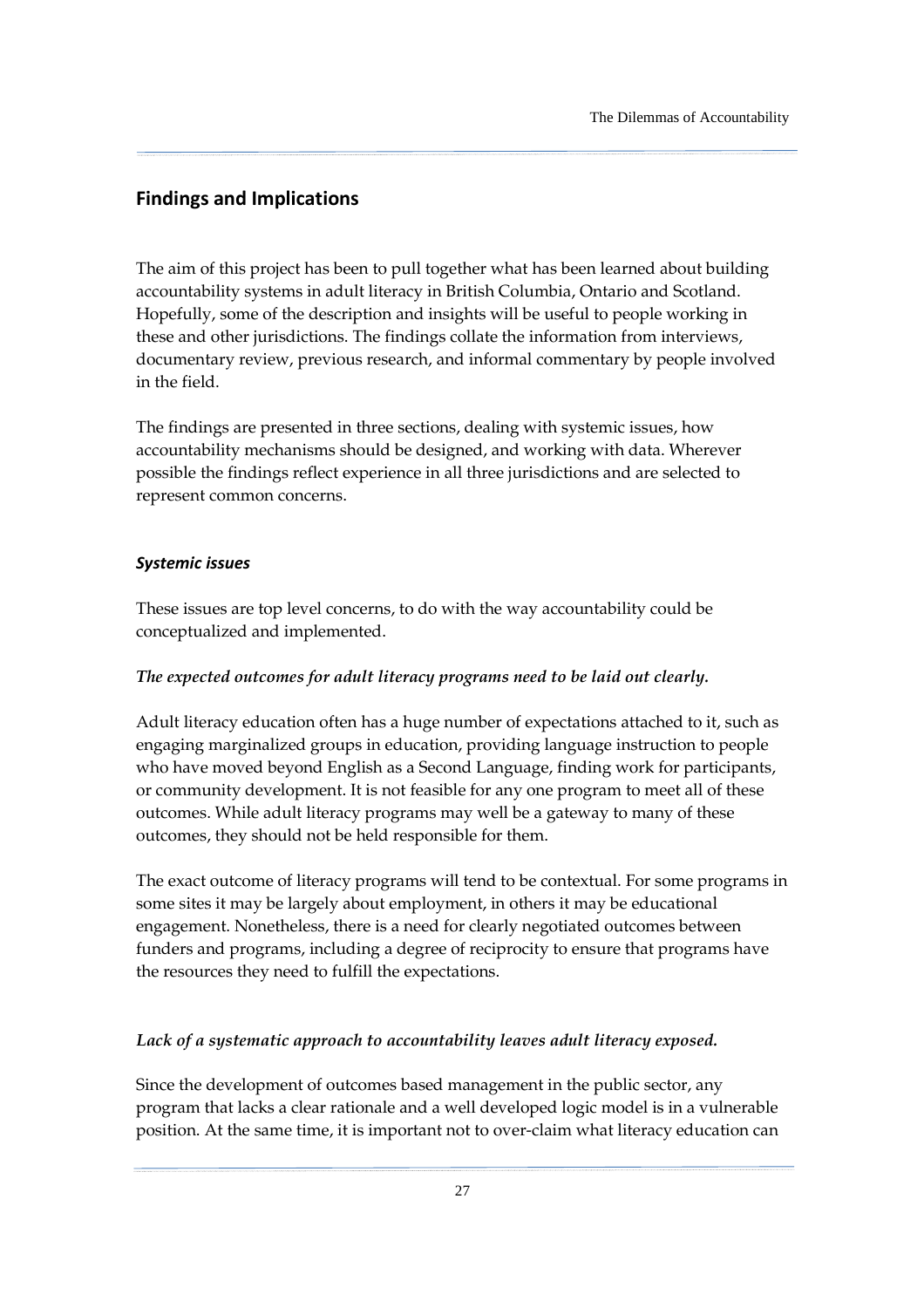achieve. There is a need for a balanced approach to literacy programs that sets out a realistic set of goals and the ways those goals can be demonstrated to have been attained.

Partly, this point refers to systems that have only a highly personalized system of progress measurement, and no means of collating it. For accountability to politicians and the public, there is a great deal to be said for straightforward, plain language reporting that sums up the achievements of the sector as a whole. This does not come naturally to adult educators, who are usually accustomed to complexity and loose connections between actions and outcomes. With funding increasingly tied to demonstrated performance, however, it is critical that the field develops a way to tell a unified story of achievement.

### The wisdom, experience and values of the field cannot be overlooked.

Adult literacy educators tend to be committed people with strong values and a profoundly optimistic sense of human potentialxxix. Any accountability system has to acknowledge the wisdom, experience and values which have built up within the field of adult literacy. At the early stages of creating accountability mechanisms it means involving practitioners and learners in the design process; as they evolve it means ensuring that trust is maintained. Any accountability system that begins from the position that educators need to be checked up on, rather than have their achievements recorded, is likely to be ineffective.

A key question here is the difference between adult education and schooling. In all three jurisdictions there have been conversations about a unified scale for children's and adult literacy skills. While this makes a lot of sense on some levels, it would require careful development to acknowledge the more complex learning situations of adults. While the outcomes may be similar, the processes usually are not. Across all three jurisdictions practitioners demonstrated a strong and consistent dedication learner-centered and individualized process that is perhaps less common in schools.

#### Any effective accountability mechanism has resource costs.

As with assessment, any effective accountability system needs a number of resources invested in it. Some of these are central, such as the development of such a system in the first place. Others are devolved to programs, such as data collection, collation and entry. There is also a need for training to ensure some consistency in the application of measures. In very broad terms, more detailed approaches tend to be more expensive, so collecting data that is not going to feed directly into decision making can be a costly diversion for program activities.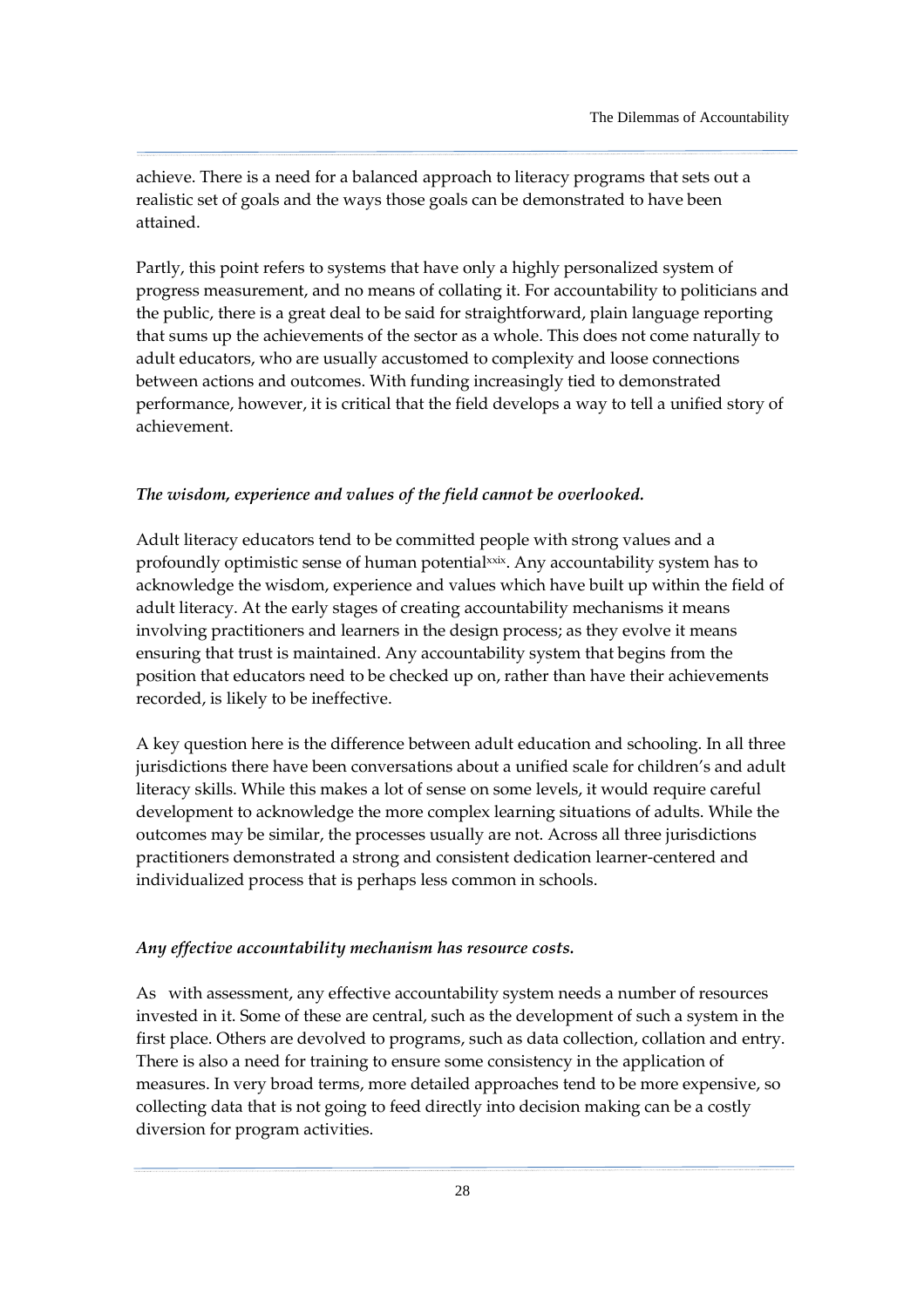<span id="page-34-0"></span>It is also likely that the lower the resource costs of accountability are, the more likely it is to be done well at the program level. This is simply due to the limited resources literacy programs work with, and the need to stretch them a long way. Accountability data may not be the priority for programs. The lightest touch that can get the necessary data is most likely the best approach.

### The design of accountability

These comments are more concrete, and tend to be relevant to the development of a system.

#### The IALS(S) constructs need to be approached with care.

Over the last 15 years the approach to measuring literacy originally developed for the International Adult Literacy Survey of the mid-1990s has grown into a system. It has been refined and developed in a responsible and interesting way by those involved in the various projects over the intervening years. However, IALS approaches literacy in a very specific way, and it is important to be aware of what this approach can be used for, and where it is more problematic.

In general terms, the understanding of literacy behind IALS(S) is designed to give a snapshot of a population's literacy abilities at a specific point. It is not a way to talk about an individual's literacy abilities, which would require far more extensive exploration than the IALS(S) permits. It is also not diagnostic, and cannot be used to identify what an individual needs to learn. This is because IALS(S) tests deliberately jumble up several different skills in each question.

The levels associated with IALS(S) also need to be approached with some care. The claim that the Level 2 to 3 transition is an important indicator of functional literacy is a statistically sound claim, but it does not indicate what will happen to an individual. Many other factors will the influence the outcomes of literacy learning.

#### There is a need to differentiate outputs and outcomes.

A key principle of assessment is not holding people accountable for things they have no power to change. In the case of adult literacy programs, this could include employment of participants, or whether they continue their education. Things that programs can be responsible for include a welcoming and effective induction process, and demonstrated achievement of learning objectives. The first examples are program outcomes, the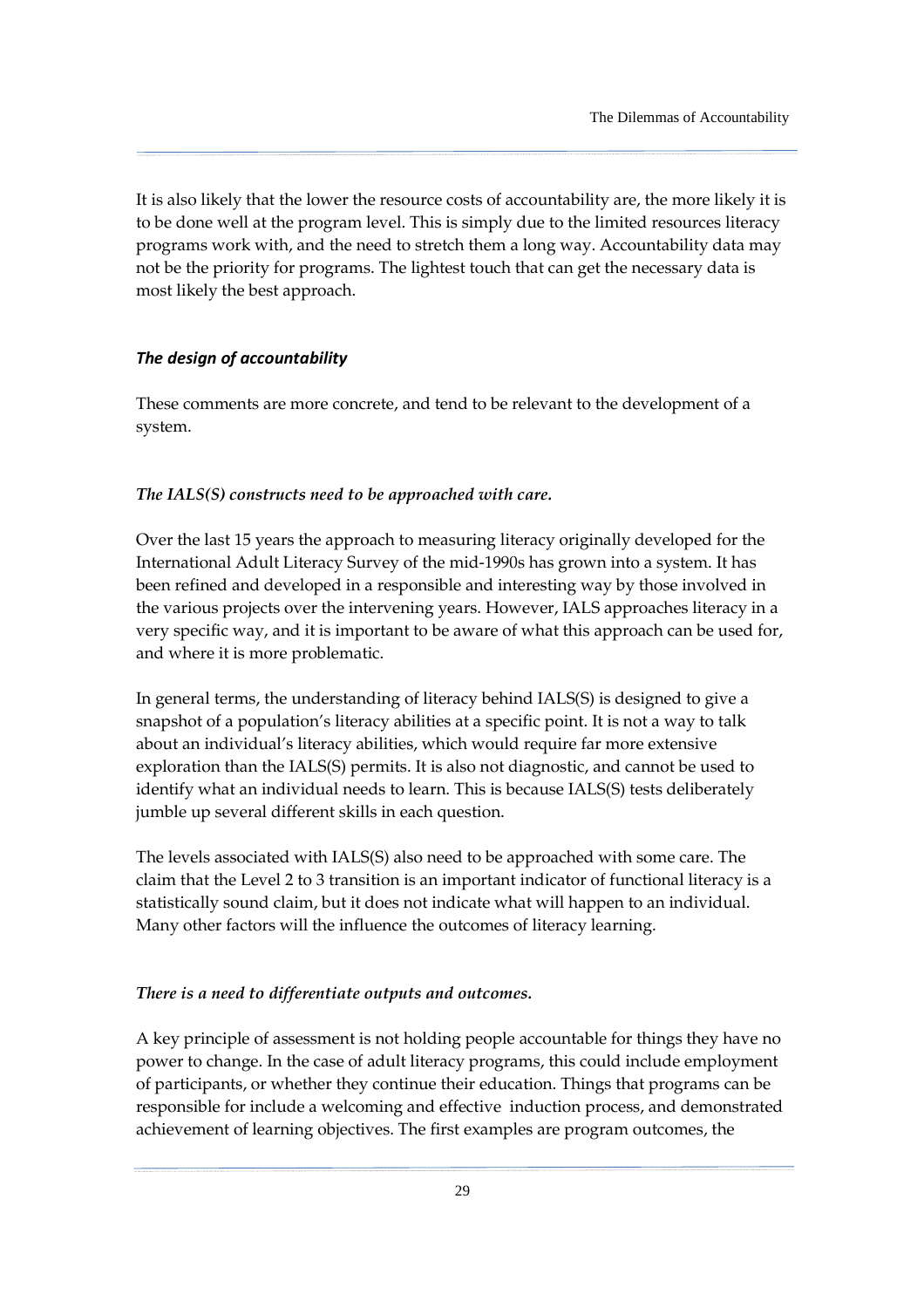<span id="page-35-0"></span>second group of examples are program outputs.

The concept of transition readiness can be helpful here. Adult literacy programs, like any form of education, are not destinations but supports for people to move towards their destinations. Programs cannot make the transition for individuals, but they can certainly ensure that they are educationally prepared for the transition ahead of them.

#### Accountability and assessment systems need both "looseness" and "tightness."

Some parts of an accountability system need to be tightly defined and laid out. An example is standardized data intended for comparison across a number of programs, or across sectors. Here it is worthwhile to ensure that there is a high level of congruence across the information. Other parts may be less important to frame tightly. An example would be the order in which topics are covered, which can vary depending on the issues of the day in a given context. Educators can find a fairly loose approach is more effective, as it can follow the interests of learners rather than a pre-determined pattern.

The challenge is to know where a system can be looser and where tighter. Unnecessary tightness not only costs resources to manage and monitor, but can have negative consequences for staff motivation and learner retention. Inappropriate looseness can result in lost data and programs that cannot demonstrate their effectiveness as well as they might.

### The nature of data

In this section, the findings concern the nature of data itself.

### Data used for accountability is not the same as data for learning.

This point is intended to underline the different uses of data, and the different forms data must take. Data collected for accountability reasons is unlikely to be much use for educational decisions, and vice versa. Among other factors, accountability data must by definition be summative, whereas data for planning learning is formative. In addition, accountability data needs to be quantifiable to some extent, whereas assessment of learners' progress and direction-setting is often better if it is individualized and authentic.

The implication of this finding is that two parallel processes of data collection may be necessary in adult literacy programs. The first is the rich, detailed data required to understand a learner's progress and respond appropriately. The second is the thinner,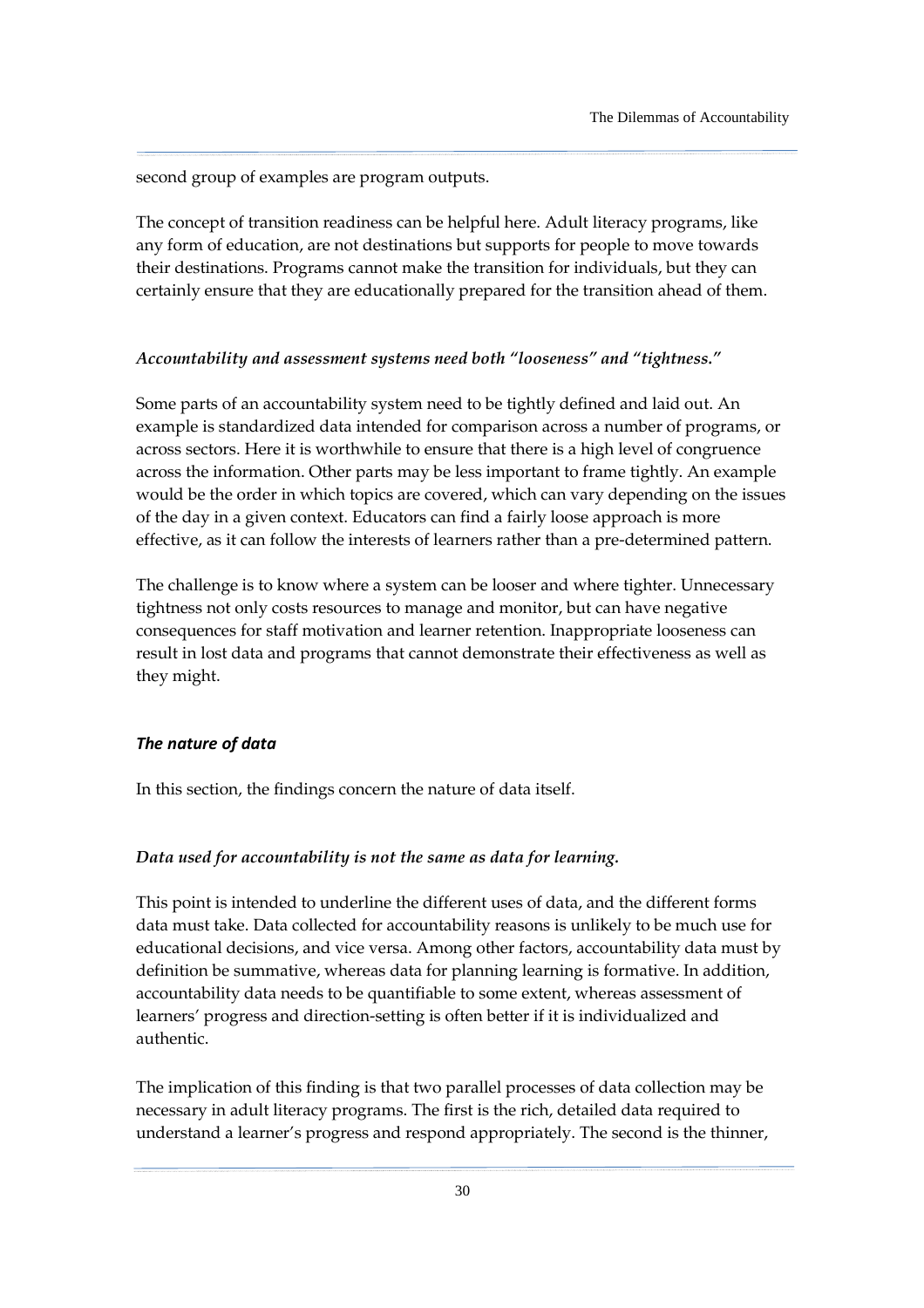but tightly defined, data required to show the program supports learner progress. Benchmarks and similar approaches may reduce the starkness of this distinction, but it still remains important. Attempting to combine the two forms of data can confuse the issue enough to make the data inappropriate for either purpose. These two forms of data need to be separately conceived and planned for.

#### The necessary tools are not yet developed.

While there have been remarkable strides in assessment and accountability tools in recent years, the tools needed to understand the learning processes in adult literacy have not yet been created. There are some key ideas pointing the way, such as benchmarks, demonstrations, and individual learning plans, but they have not yet been built into an inclusive and reliable systematic approach.

It is becoming clearer what those tools might be. There is a need for an instrument to develop standardized system-wide data to represent unequivocally the contributions of the field. There is a need for diagnostic tools and sensitive approaches to progress measurement, and for a way to capture the broader outputs of adult literacy programs. There is also a requirement for these tools to deal with the diversity of learners in a sophisticated and informed way. Even though there is an emerging list of helpful instruments, the process of developing them will require commitment and resources.

### Demonstrations of competency are a priority.

One key development in each jurisdiction would be a means to demonstrate competence in relation to self-defined goals. If the idea of learner-centeredness is taken seriously then the goals of learning will vary substantially, and this creates a significant challenge for mapping onto some consistent method for recording progress. Radically learnercentred approaches can be vulnerable to criticism because accountability and assessment data ends up being a collection of eclectic and non-comparable achievement.

Yet demonstrations of competence are an effective way to create links between individualised learning and overarching program frameworks. Portfolios of demonstrations are strong evidence of learning, and have many applications. It would be helpful to have further development of demonstrations so that they can become more reliable as a key component in systematic approaches to accountability.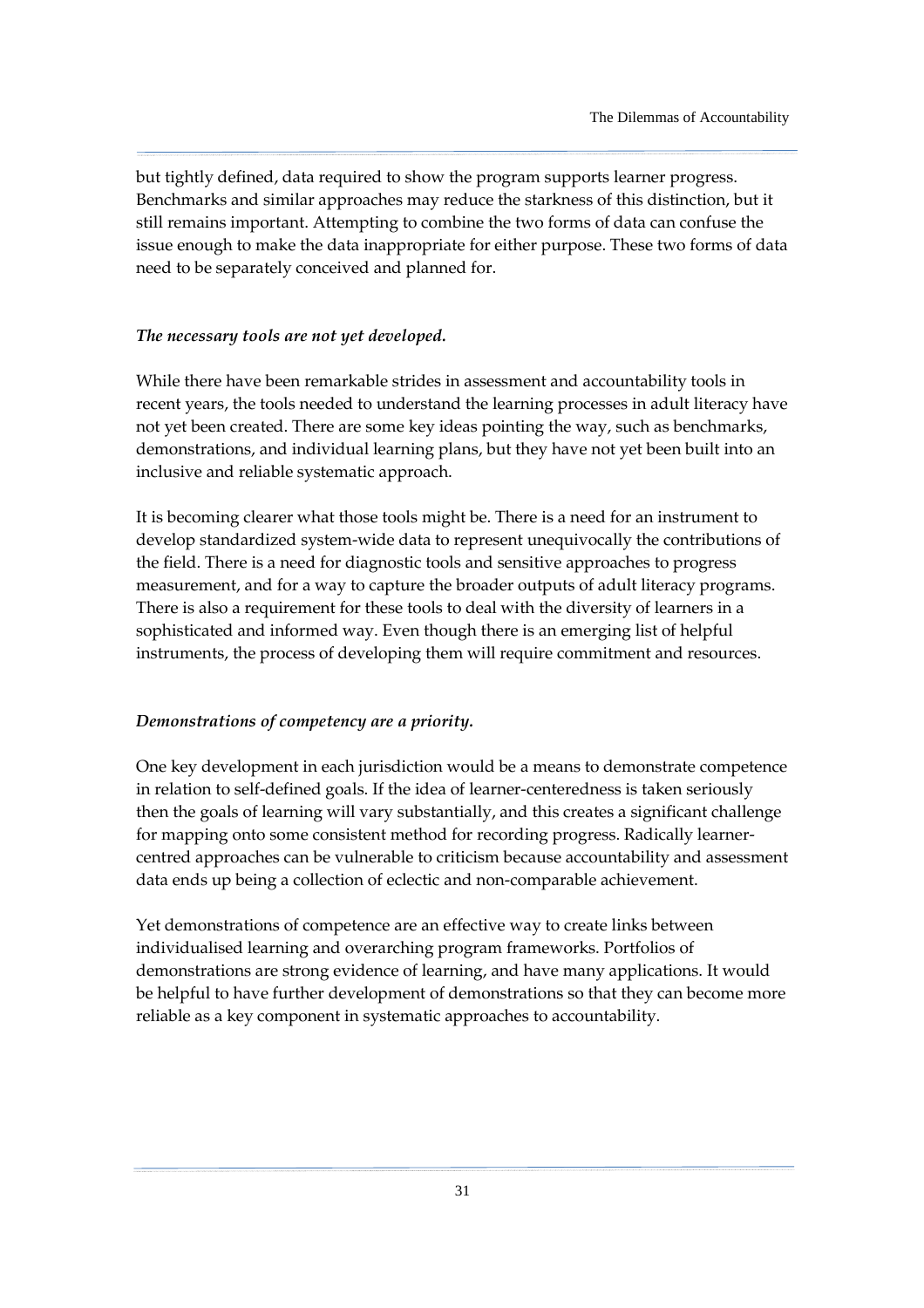### <span id="page-37-0"></span>Conclusion

There were two surprising findings in this project. The first was the similarity of issues across the three jurisdictions despite the different contexts. The International Adult Literacy Survey and follow-ups has moved the field on in important ways, not least by providing an international language for discussions about literacy in developed societies. Of course, some would suggest that the developments have not all been positive, and that the economic privilege associated with adult literacy is troubling. Most of the informants in this project would have agreed strongly with this, and there was evidently extremely sophisticated understanding of the complexities of literacy among the people who contributed. A key issue acknowledged across the board was the difficulty of capturing the diverse effects of adult literacy education in a easy to communicate measure.

The second surprise was the amount of energy and resources that are being put into answering such questions. While the three jurisdictions are clearly at different stages of development in their accountability systems, they are all bring vast amounts of expertise and imagination to bear on the problem. A related comment is that all three are similarly struggling with the burden of history, which is not always kind to the collaborative action needed to address such broad complexities.

The consistency of the efforts in the case study jurisdictions suggests that the key findings may be recognisable beyond these locations, and certainly my own experience in European discussions would tend to support this view. It is fascinating to see global issues being addressed on a local scale, and local experience can generate some important insights. The dilemmas of accountability, however, are likely to be challenging the field for some time to come.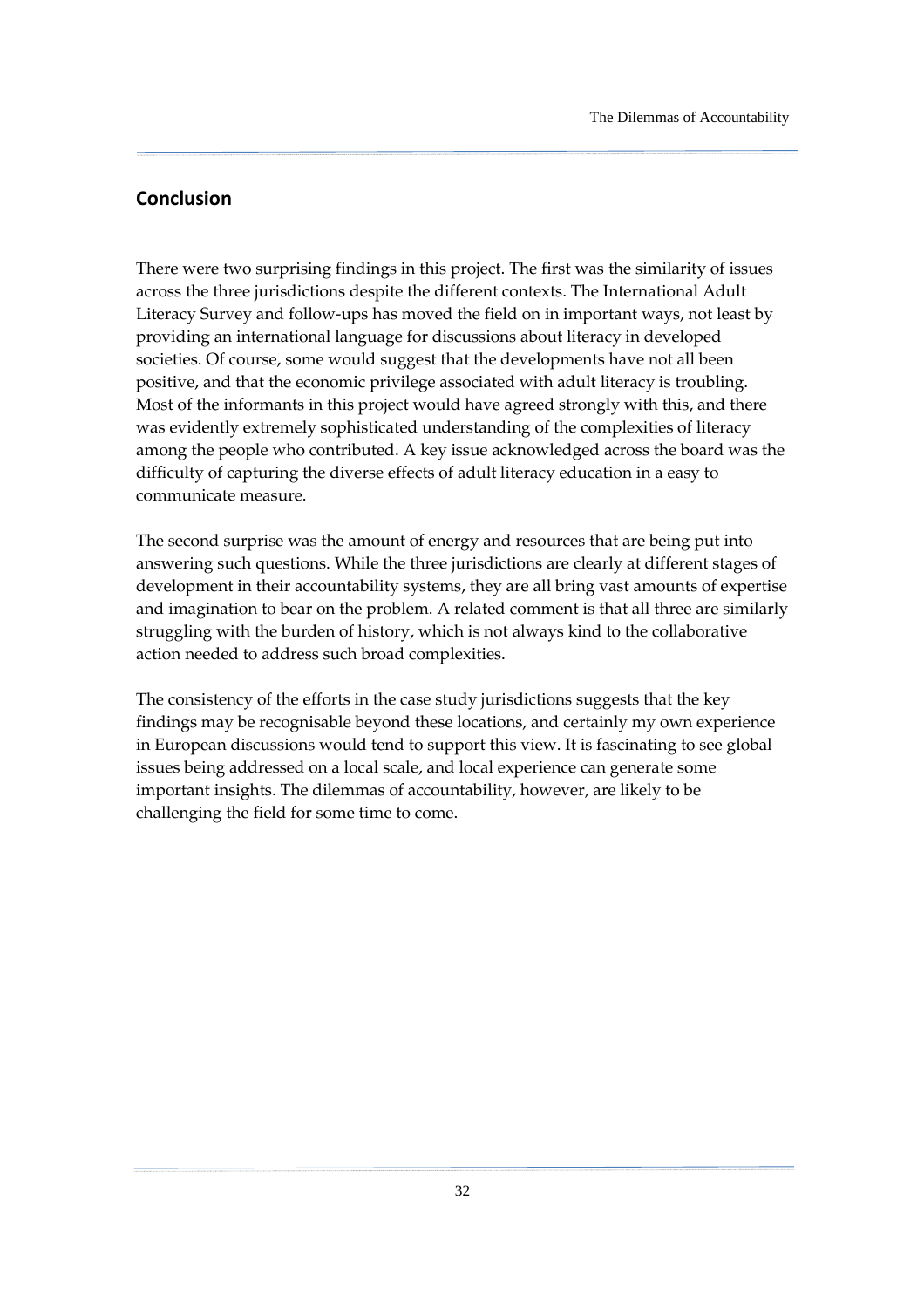### <span id="page-38-0"></span>References and Notes

-

- i The classic discussion of this effect is Merrifield, J. (1998). Contested ground: Performance accountability in adult basic education. Cambridge, MA: NCSALL.
- ii Advisory Committee on Literacy and Essential Skills. (2005). Towards a fully literate Canada: Achieving national goals through a comprehensive pan-Canadian literacy strategy. Ottawa: Author.
- iii Campbell, P. (2006). Student Assessment in Adult Basic Education: A Canadian Snapshot. Edmonton: Author.
- iv Praxis. (2007). Mapping the field: A framework for measuring, monitoring and reporting on adult learning in Canada. Halifax: Author.
- <sup>v</sup> Adult Learning Knowledge Centre & Work and Learning Knowledge Centre. (2008). Reaching for the tipping point in adult literacy. Executive summary. Ottawa: Canadian Council on Learning.
- vi Canadian Council on Learning. (2008). Reading the future: Planning to meet Canada's future literacy needs. Ottawa: Author.
- vii For discussion about Reading the Future see the Literacies Special Bulletin of September 2008 (www.literacyjournal.ca) and the response by the CCL (www.ccl-cca.ca).
- viii Faris, R. & Blunt, A. (2006). Report on the CMEC Forum on Adult Literacy. Prince George, BC: Council of Ministers of Education, Canada.
- <sup>ix</sup> Connecting the Dots. (2008). Moving the conversation forward: Adult literacy and Accountability. Proceedings report of the Pan-Canadian Symposium. Montreal: Centre for Literacy of Quebec.
- x Crooks, S. et al. (2008). Voices from the field. Montreal: Centre for Literacy of Quebec.
- xi See, for example, Millar, R. (2005). Essential skills and lifelong learning: Friend or foe? Literacies 6, 31-33.
- xii See Literacy and Basic Skills Section, Workplace Preparation Branch, Ministry of Training, Colleges and Universities. (2000). Common assessment in the literacy and basic skills program. Toronto: Author. Available at: www.edu.gov.on.ca/eng/training/literacy/assessmt/assess.pdf
- xiii There are also a list of work-related skills that are sometimes appended, though these are of a different order than those above.
- xiv Common assessment, p.18.
- xv For a fuller description of the Ontario system, see Connecting the Dots. (2008). Ontario provincial adult literacy profile: Funders, providers and accountability. Available at: www.literacyandaccountability.ca
- xvi Connecting the Dots. (2008). British Columbia provincial adult literacy profile: Funders, providers and accountability. Available at: www.literacyandaccountability.ca
- xvii Ministry of Advanced Education and Labour Market Development. (2007). Adult opportunities action plan. Available at: www.aved.gov.bc.ca/adulteducation/adult\_opportunities\_plan07.pdf
- xviii Ministry of Advanced Education and Labour Market Development. (2008). News release, October 1, 2008. Available at: www2.news.gov.bc.ca/news\_releases\_2005-2009/2008ALMD0065- 001496.htm
- xix Available at: www.bced.gov.bc.ca/perf\_stands/
- xx Gadsby, L., Middleton, S. & Whitaker, C. (2007). Monitoring and Assessment in Community-Based Adult Literacy Programs. Vancouver: Literacy BC & 2010Legacies Now.